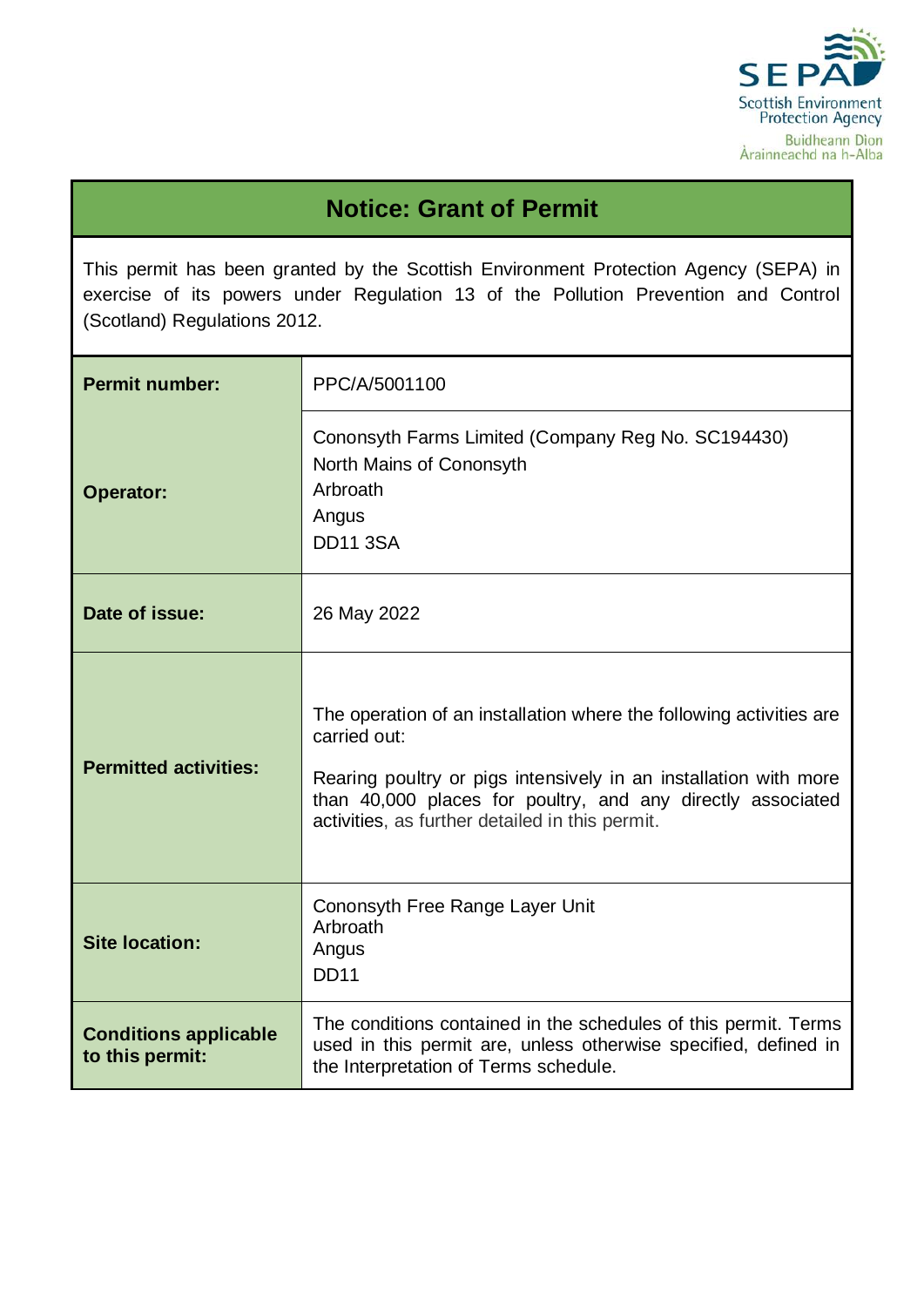

# **CONTENTS**

|              | <b>SCHEDULES</b>                                                    |  |
|--------------|---------------------------------------------------------------------|--|
| 1            |                                                                     |  |
| 1.1          |                                                                     |  |
| 1.2          |                                                                     |  |
| 1.3          |                                                                     |  |
| 1.4          |                                                                     |  |
| $\mathbf{2}$ |                                                                     |  |
| 2.1          |                                                                     |  |
| 2.2          |                                                                     |  |
| 2.3          |                                                                     |  |
| 2.4          |                                                                     |  |
| 2.5          |                                                                     |  |
| 2.6<br>2.7   |                                                                     |  |
| 2.8          |                                                                     |  |
| 2.9          |                                                                     |  |
| 2.10         |                                                                     |  |
| 2.11         |                                                                     |  |
|              |                                                                     |  |
| 2.13         |                                                                     |  |
| 2.14         |                                                                     |  |
| 3            |                                                                     |  |
| 3.1          |                                                                     |  |
| 3.2          |                                                                     |  |
| 3.3          |                                                                     |  |
| 3.4          | Diffuse Source Emissions of Substances excluding Odour and Noise 22 |  |
| 3.5          |                                                                     |  |
|              |                                                                     |  |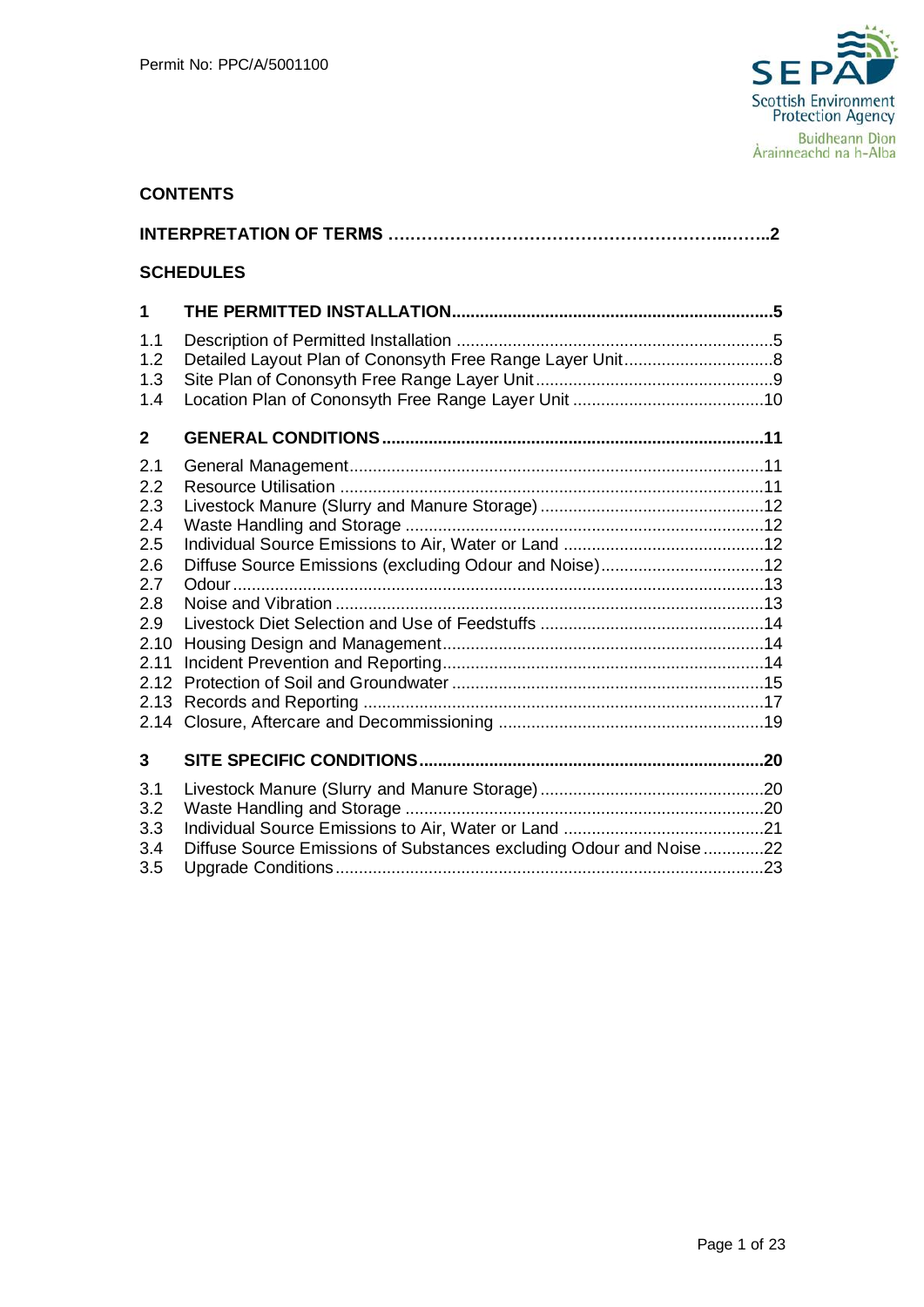

#### **INTERPRETATION OF TERMS**

For the purposes of this Permit, and unless the context requires otherwise, the following definitions shall apply:

"Authorised Person" means a person who is authorised in writing under Section 108 of the Environment Act 1995 to carry out duties on behalf of SEPA;

"Climate Change Agreement" has the same meaning as in Section 46 of the Finance Act 2000;

'CREW Rural Suds Design and Build Guide' means the Duffy, A. Moir, S. Berwick, N. Shabashow, J. D'Arcy, B. Wade R. (2016). Rural Sustainable Drainage Systems: A Practical Design and Build Guide for Scotland's Farmers and Landowners, CRW2015/2.2, available online at [www.crew.ac.uk/publications;](http://www.crew.ac.uk/publications)

"diffuse source emissions" are any emission from the Permitted Installation other than individual source emissions;

"housing" includes all buildings used to house poultry and forming part of the Permitted Installation;

"emission" has the same meaning as in the Regulations;

"hazardous substance" means substances or mixtures as defined in Article 3 of Regulation (EC) No 1272/2008 of the European Parliament on classification, labelling and packaging of substances and mixtures.

"incident" means any of the following situations:

• Where an accident occurs which has caused or may have the potential to cause pollution;

• Where any malfunction, breakdown or failure of plant or techniques is detected which has caused or may have the potential to cause pollution;

• Where any substance, vibration, heat or noise specified in any Condition of this Permit is detected in an emission from a source not authorised by a Condition of this Permit and in a quantity which may cause pollution;

• Where an emission of any pollutant not authorised to be released under any Condition of this Permit is detected;

• Where an emission of any substance, vibration, heat or noise is detected that has exceeded, or is likely to exceed, or has caused, or is likely to cause to be exceeded any limit on emissions specified in a Condition of this Permit;

• Where a notifiable disease is detected. A notifiable disease is a disease named in section 88 of the Animal Health Act 1981 or an Order made under that Act.

"individual source emissions" are emissions of substances into the air, water or land by means of a fixed installation, pipe, chimney, exhaust, outlet or similar emission point but excluding emissions from animal housing ventilation including vents with fans;

"Location Plan" means the plan attached to Schedule 1 of this Permit and titled "Location Plan";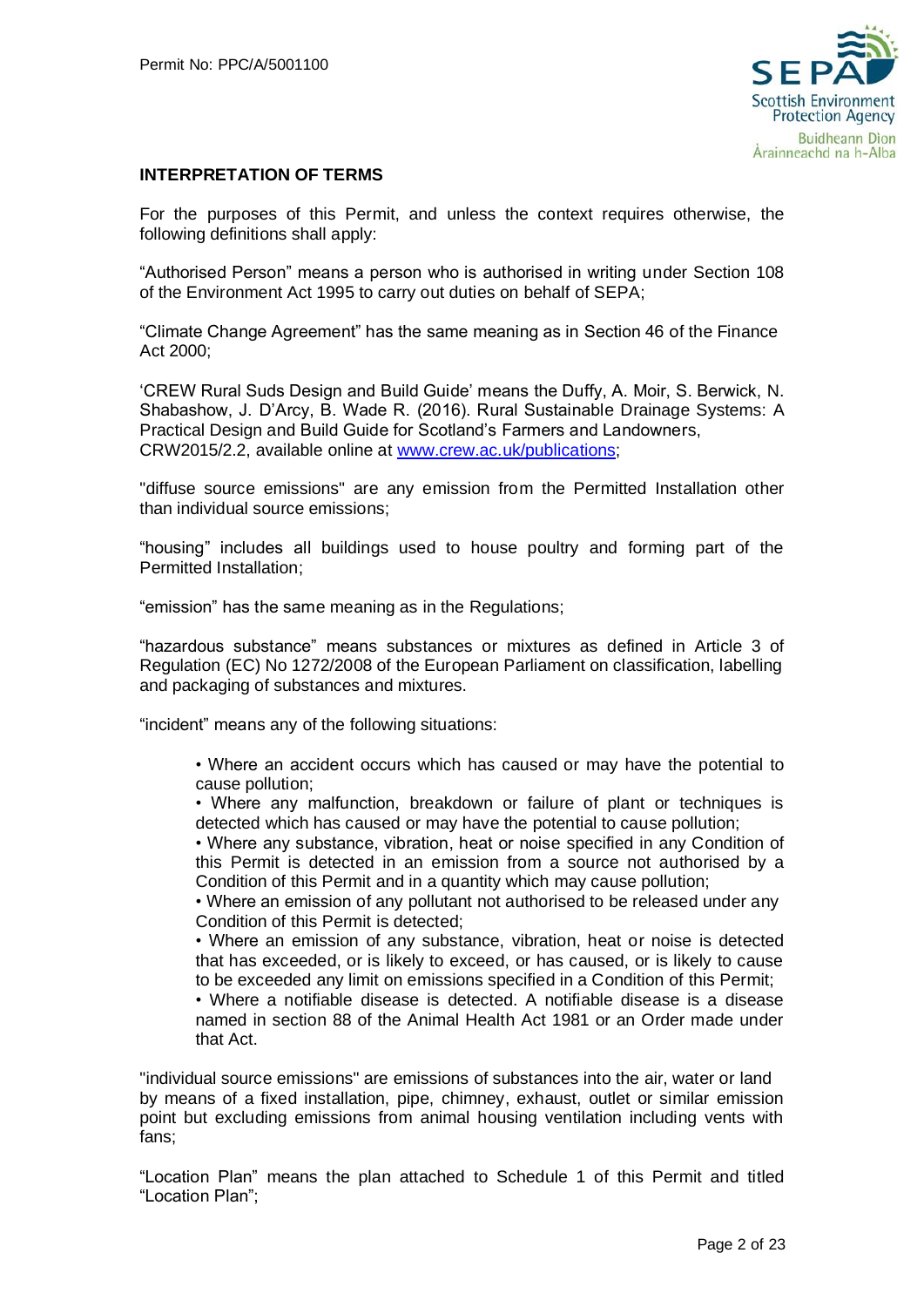

"the Permitted Activities" are defined in Schedule 1 of this Permit; "the Permitted Installation" is defined in Schedule 1 of this Permit and includes references to parts of the Permitted Installation;

"pollutant" and "pollution" have the same meaning as in the Regulations;

"the Regulations" means The Pollution Prevention and Control (Scotland) Regulations 2012;

"SEPA" means the Scottish Environment Protection Agency;

"SFIR" means the Standard Farming Installation Rules published by SEPA and dated August 2006 or any subsequent update published by SEPA;

"the Site" of the Permitted Installation comprises the 4 areas of land named Cononsyth Free Range Layer Unit, Cononsyth Manure Store, Fallen Stock Freezer and Cononsyth Biomass Boiler respectively and collectively referred to as Cononsyth Free Range Layer Unit.

"the Site Boundary" means the boundary of the Site as delineated in red on the Site Boundary Plan and where "the Site" is made up of two or more areas of land any reference to "Site Boundary shall be construed accordingly;

"Site Plan" means the plans attached at Schedule 1 and titled "Site Boundary Plan" and "Detailed Layout Plan";

"slurry" has the same meaning as in the Control of Pollution (Silage, Slurry and Agricultural Fuel Oil) (Scotland) Regulations 2003;

"Tree Belt" means a dense vegetative environmental barrier;

"water environment" has the same meaning as in the Water Environment and Water Services (Scotland) Act 2003 that is all surface water, groundwater and wetlands; and "surface water", "groundwater" and "wetlands" shall have the same meanings as in that Act;

Any reference to a numbered Condition, group of Conditions, Schedule, Table, Appendix, Figure or Paragraph is a reference to the condition, group of conditions, schedule, table, appendix, figure or paragraph bearing that number in this licence;

Except where specified otherwise in this Permit:

- "day" means any period of 24 consecutive hours;
- "week" means any period of 7 consecutive days;
- "month" means a calendar month;
- "quarter" means a calendar quarter;
- "year" means any period of 12 consecutive months;

and any derived words (e.g. "monthly", "quarterly") shall be interpreted accordingly;

Except where specified otherwise in this Permit, any reference to an enactment or statutory instrument includes a reference to it as amended (whether before or after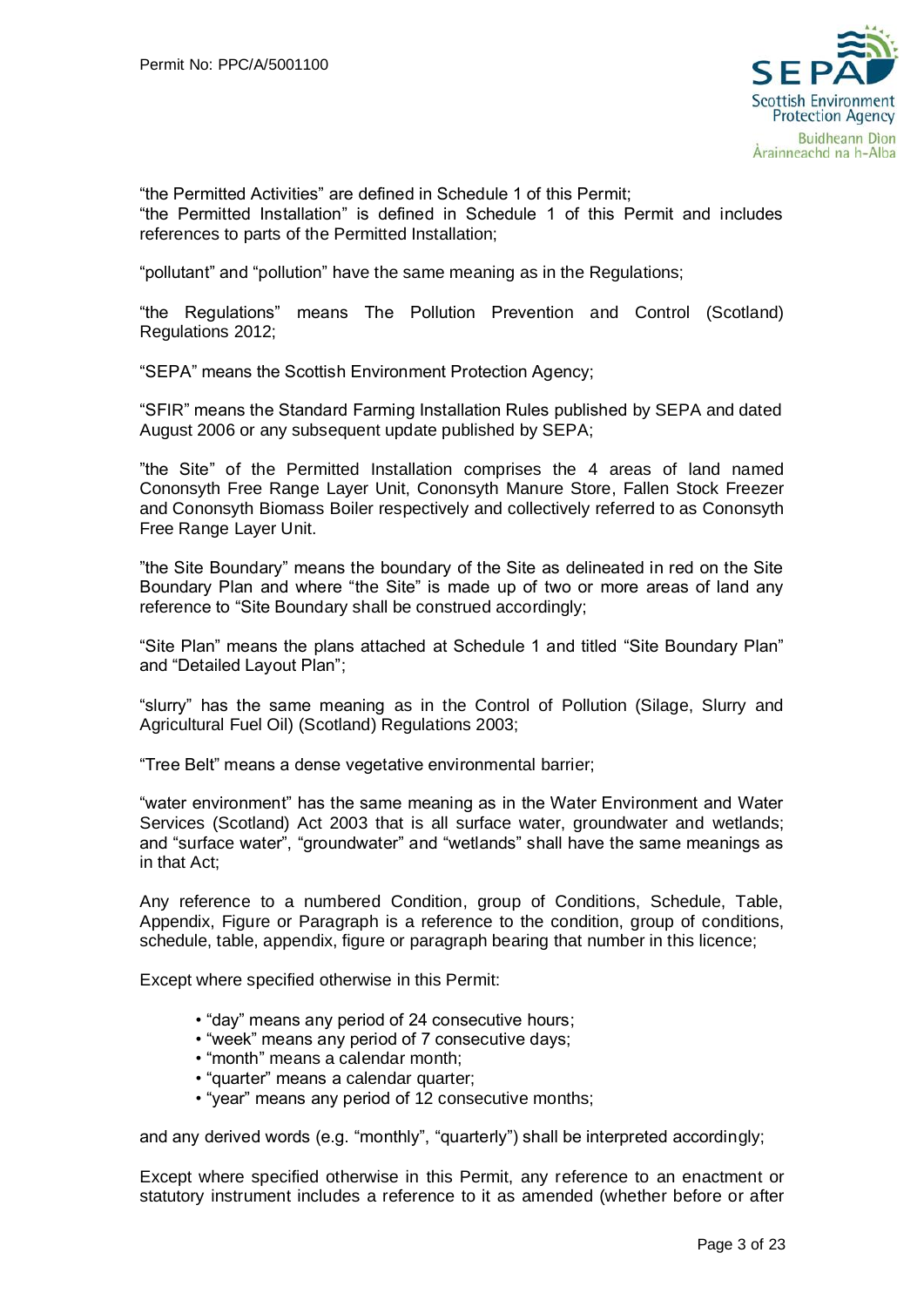

the date of this Permit) and to any other enactment, which may, after the date of this Permit, directly or indirectly replace it, with or without amendment.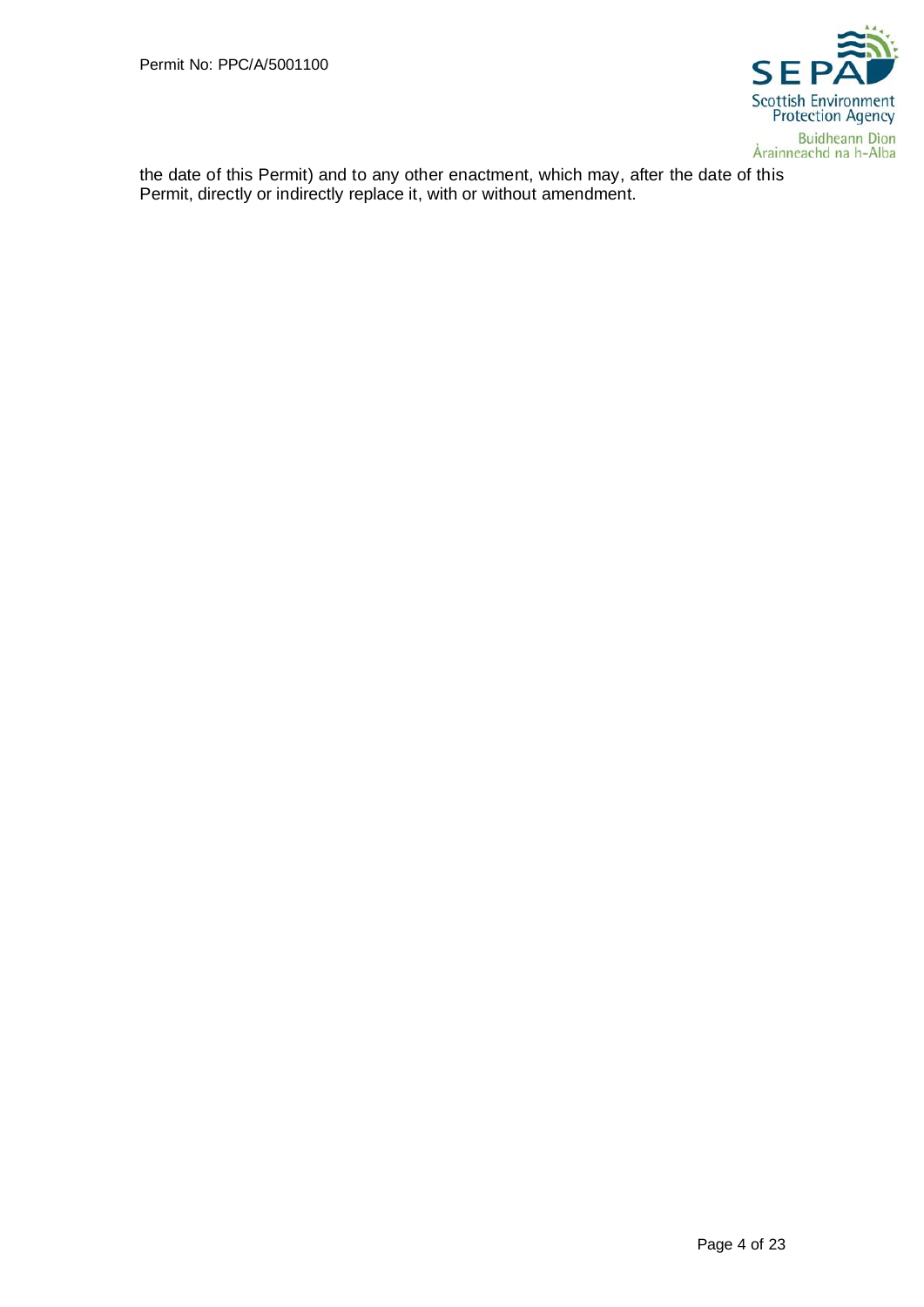

## <span id="page-5-0"></span>**1 THE PERMITTED INSTALLATION**

#### <span id="page-5-1"></span>**1.1 Description of Permitted Installation**

- 1.1.1 The permitted installation to which this Permit applies ("the Permitted Installation") is:
- 1.1.1.1 The stationary technical unit specified in paragraph 1.1.4 (the Stationary Technical Unit), where the activities specified in paragraph 1.1.3 are carried out ("the Activities"), together with the directly associated activities specified in paragraph 1.1.5 ("the Directly Associated Activities").
- 1.1.2 The general location of the Permitted Installation is as shown on the Location Plan.
- 1.1.3 The Activities carried out at the Stationary Technical Unit are:
- 1.1.3.1 Rearing poultry intensively in an installation with more than 40000 places for poultry as described in Part A (a) of section 6.9 of Schedule 1 of the Regulations.
- 1.1.4 The Stationary Technical Unit comprises the following units:
- 1.1.4.1 2 poultry housing units with a capacity more particularly described below:
	- a) 64000 places for free range hens.

The location(s) of the housing units are shown on the detailed layout plan.

- 1.1.4.2 A ventilation system at each house comprising a combination of mechanical gable and side outlets, mechanical roof and west gable inlets and passive side outlets (popholes).
- 1.1.4.3 Tree shelter belt located as indicated on the site boundary plan.
- 1.1.4.4 A feed delivery system which utilises augers to supply dry feed from the storage bins to feeding stations/feeding belts located within each shed.
- 1.1.4.5 A water delivery system which supplies water to livestock *via* nipple drinkers supplemented with collection bowls/cups located within each pen/house.
- 1.1.5 The following Directly Associated Activities are carried out on the Site:
- 1.1.5.1 Fuel and Raw Material storage carried out in infrastructure more particularly described below:
	- a) A bunded container storing Agricultural Fuel Oil within the backup generator and located as indicated on the detailed layout plan;
	- b) Biomass feedstock located at the biomass boiler as indicated on the site plan; and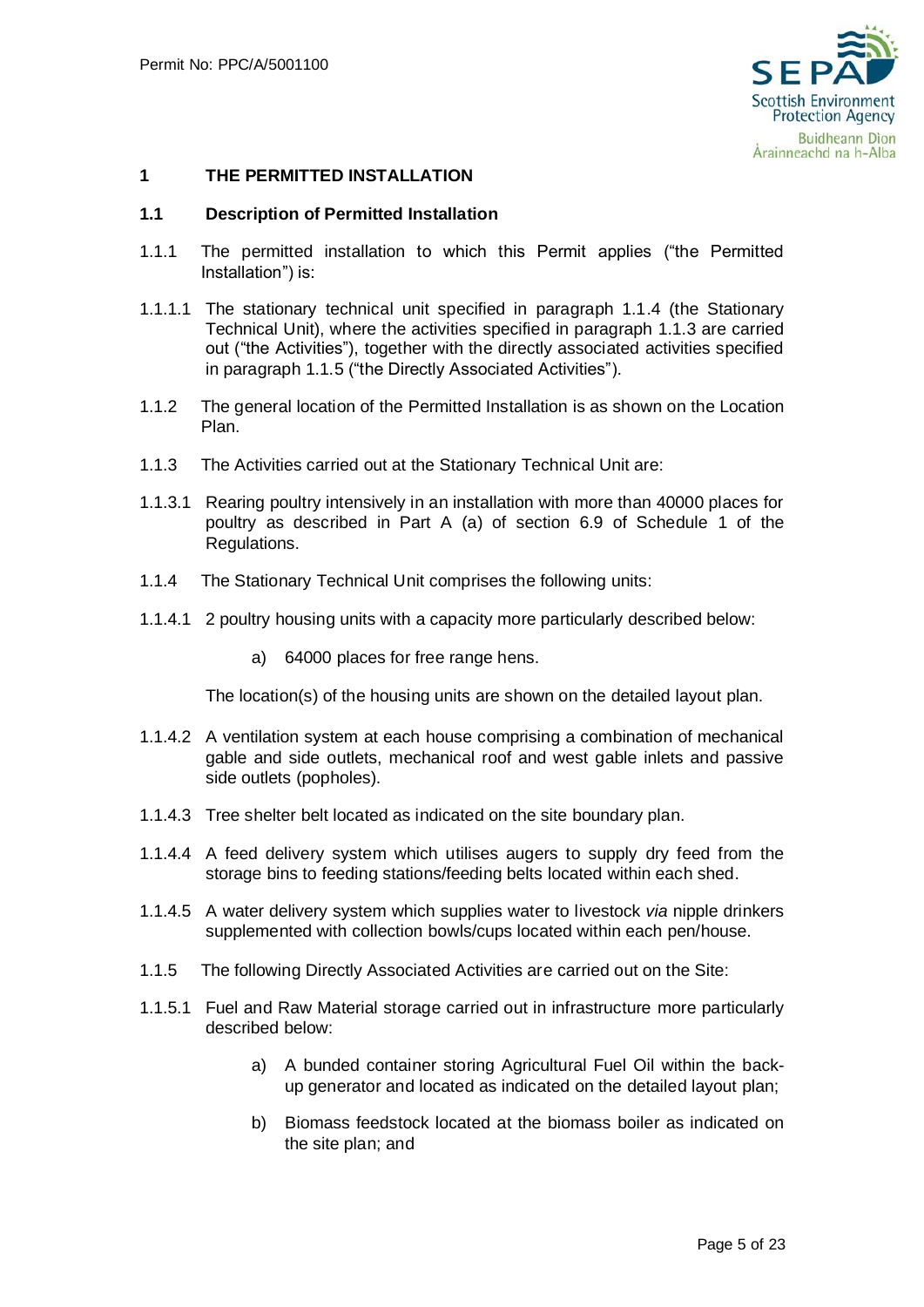

- c) A secure refrigerated chemical and medicine store located as indicated on the detailed layout plan*.*
- 1.1.5.2 Feed storage carried out in infrastructure more particularly described below:
	- a) A series of silos for holding feed mix located as indicated on the detailed layout plan.
- 1.1.5.3 Water storage carried out using infrastructure more particularly described below:
	- a) Above ground storage tanks within the Central Services Area and identified on the plan.
- 1.1.5.4 Handling of slurries and manures carried out using infrastructure more particularly described below:
	- a) One underground tank located as indicated on the detailed layout plan used for the collection of washwater effluent from the housing; and
	- b) Manure collection and removal every 2-3 days using conveyor belts and stored in the manure store located as indicated on the site plan.
- 1.1.5.5 Storage and disposal of fallen stock. This is carried out using infrastructure more particularly described below:
	- a) A secure and vermin-proof freezer located as indicated on the site plan.
- 1.1.5.6 Auxiliary power generation facilities more particularly described below:
	- a) A diesel generator located as shown on the detailed layout plan.
- 1.1.5.7 Heat production facilities more particularly described below:
	- a) A biomass boiler located as shown on the site plan.
- 1.1.5.8 Lightly contaminated run off collection, drainage and treatment more particularly described below:
	- a) Solid pipe conveyance to 2 swales of combined of 152.59m<sup>3</sup> treatment capacity located as indicated on the detailed layout plan; and
	- b) Sheet swale serving the access road.
- 1.1.6 The following are not part of the Permitted Installation:
	- a) The septic tank(s) including foul drainage serving the welfare facilities on site.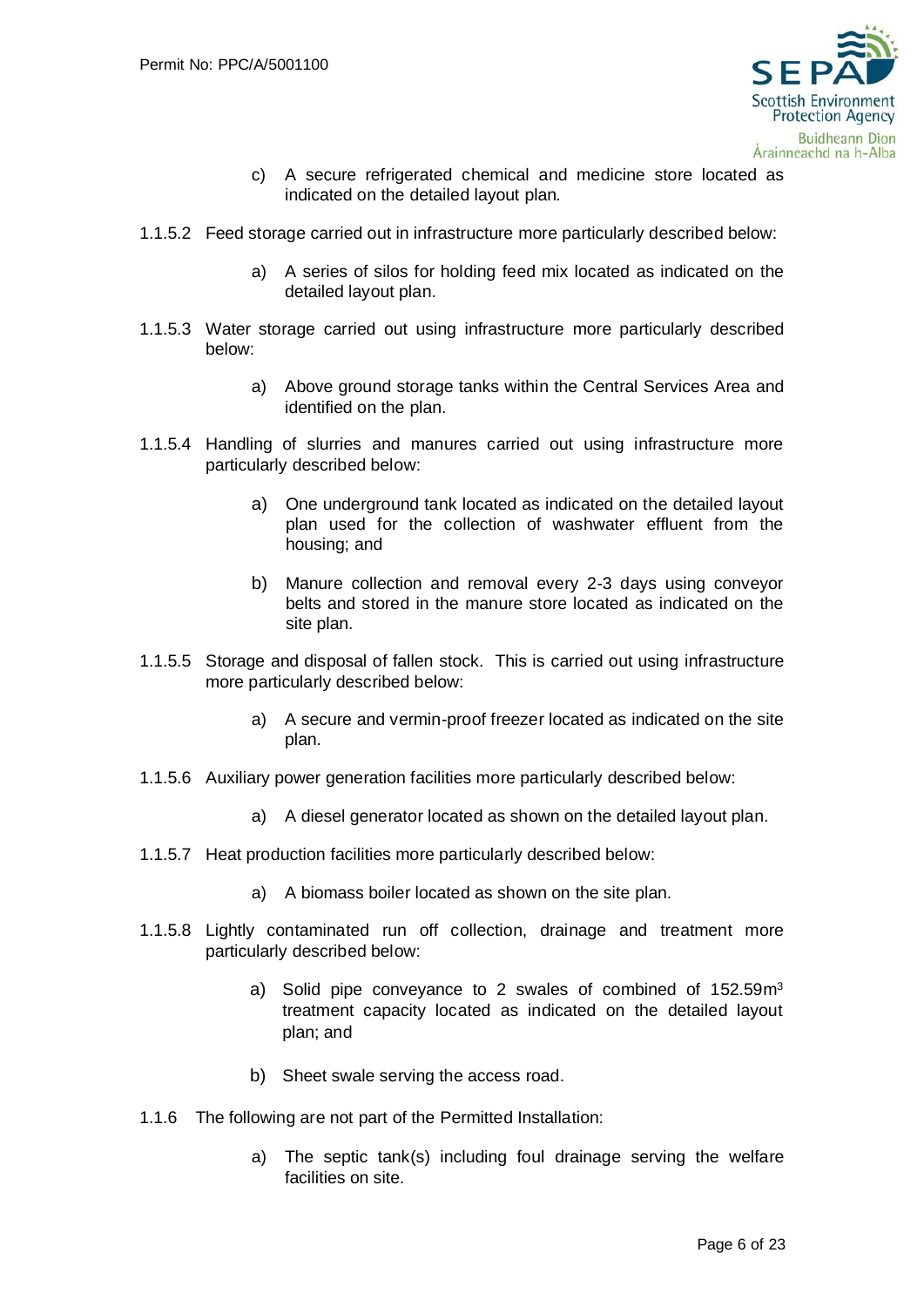

1.1.7 For the purposes of this Permit, the Activities and Directly Associated Activities shall be known together as "the Permitted Activities".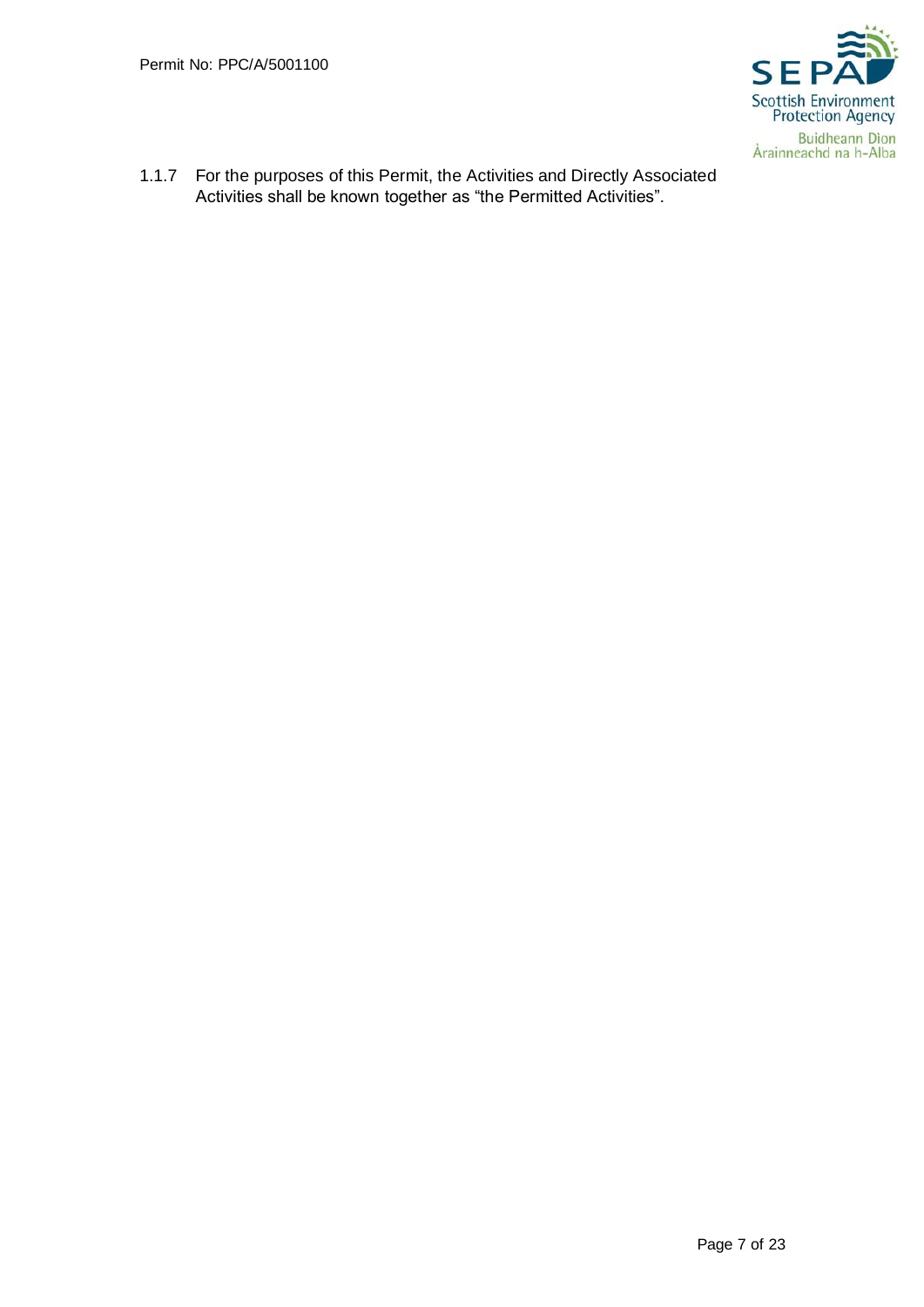

# ------------固 ī 593 to Brothick Burn Overflow weir in pipe farm pond Overflow to ÷J  $\Box$ O range plantation/ tree shelter allews storage above ground mains water concrete yard areas surface water gully gable end plantation clean water drains (perforated overflow from main site drain solid conveyance pipe scratch area poultry houses and Central services Area spring (capped and piped to pond) Underground washwater tank Open watercouse standby generator and bunded fuel store lightly contaminated surface water

# <span id="page-8-0"></span>**1.2 Detailed Layout Plan of Cononsyth Free Range Layer Unit**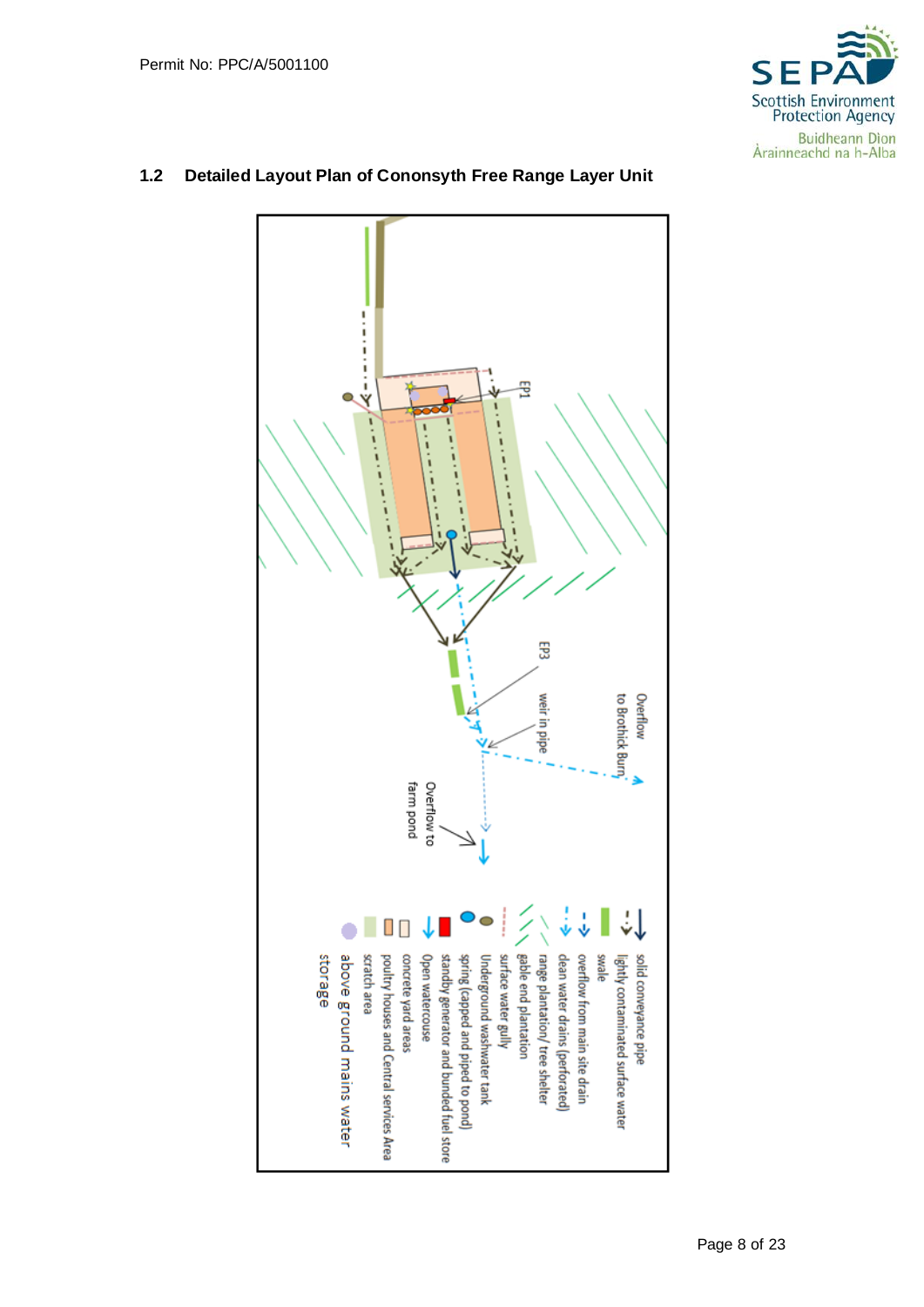



## <span id="page-9-0"></span>**1.3 Site Plan of Cononsyth Free Range Layer Unit**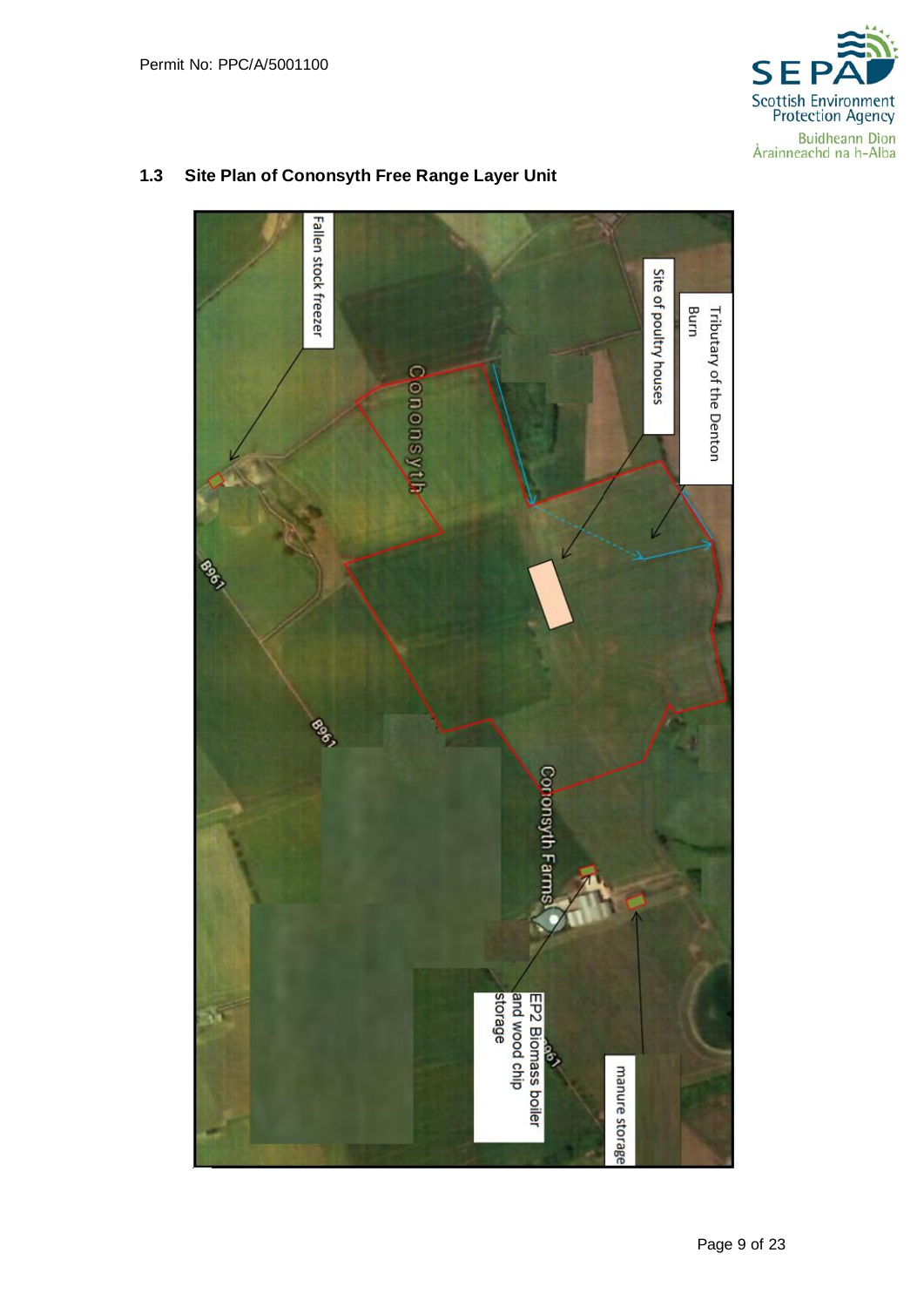



# <span id="page-10-0"></span>**1.4 Location Plan of Cononsyth Free Range Layer Unit**

© Crown Copyright. SEPA Licence Number 100016991 (2015). All Rights Reserved.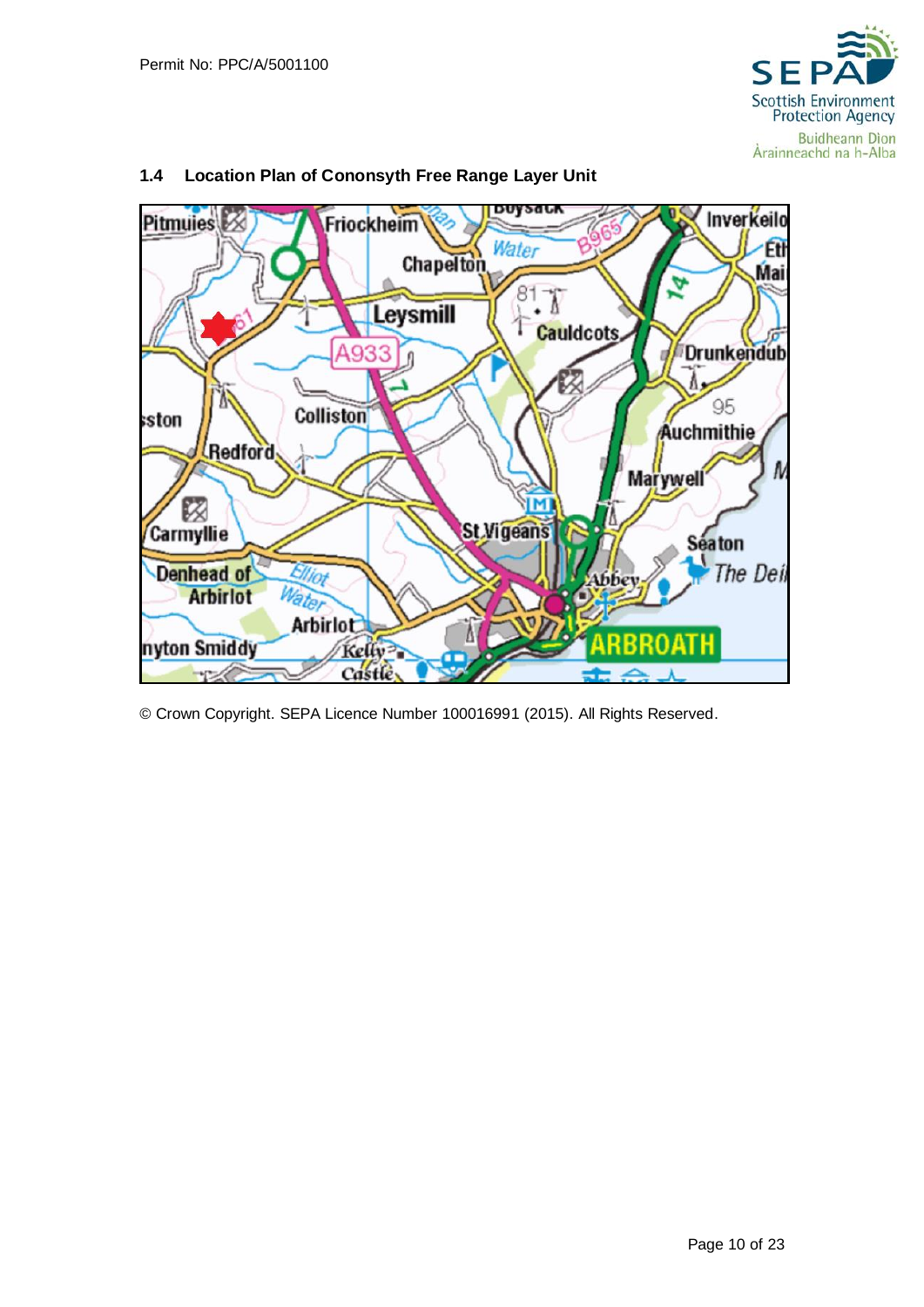

## <span id="page-11-0"></span>**2 GENERAL CONDITIONS**

#### <span id="page-11-1"></span>**2.1 General Management**

- 2.1.1 The Operator shall have an appropriate person (and deputy) as the primary point of contact with SEPA and shall notify SEPA in writing of the name of the appointed person (and deputy) within 4 weeks of the date of this Permit.
- 2.1.2 In the event of a different person being appointed to act as primary point of contact (or deputy) the Operator shall notify SEPA in writing of the name of the appointed person or deputy without delay.
- 2.1.3 A copy of this Permit shall be kept at the Permitted Installation and shall be made readily accessible for examination by all staff.
- 2.1.4 The Operator shall ensure that all staff engaged in carrying on the Permitted Activities are fully conversant with those aspects of the Permit conditions which are relevant to their duties.
- 2.1.5 The Permitted Activities shall be managed and operated:
	- a) in accordance with a management system, which identifies and minimises risks of pollution, including those arising from operations, maintenance, incidents and non-conformances and those drawn to the attention of the Operator as a result of complaints; and
	- b) by staff who are competent in respect of the responsibilities to be undertaken by them in connection with the operation of the activities.
- 2.1.6 Records demonstrating compliance with Condition 2.1.5 shall be maintained by the Operator.

#### <span id="page-11-2"></span>**2.2 Resource Utilisation**

- 2.2.1 At least every four years, the Operator shall carry out a systematic assessment to determine:
- 2.2.1.1 how and where raw materials (including water and fuel) and energy are used within the Permitted Installation:
- 2.2.1.2 the quantities of raw materials (including water and fuel) and energy used within the Permitted Installation;
- 2.2.1.3 how and where material losses and wastes are generated within the Permitted Installation;
- 2.2.1.4 the quantities of material losses and wastes are generated within the Permitted Installation;
- 2.2.1.5 how and where raw materials (including water) and energy can be utilised more efficiently within the Permitted Installation to reduce resource use and minimise material losses and waste; and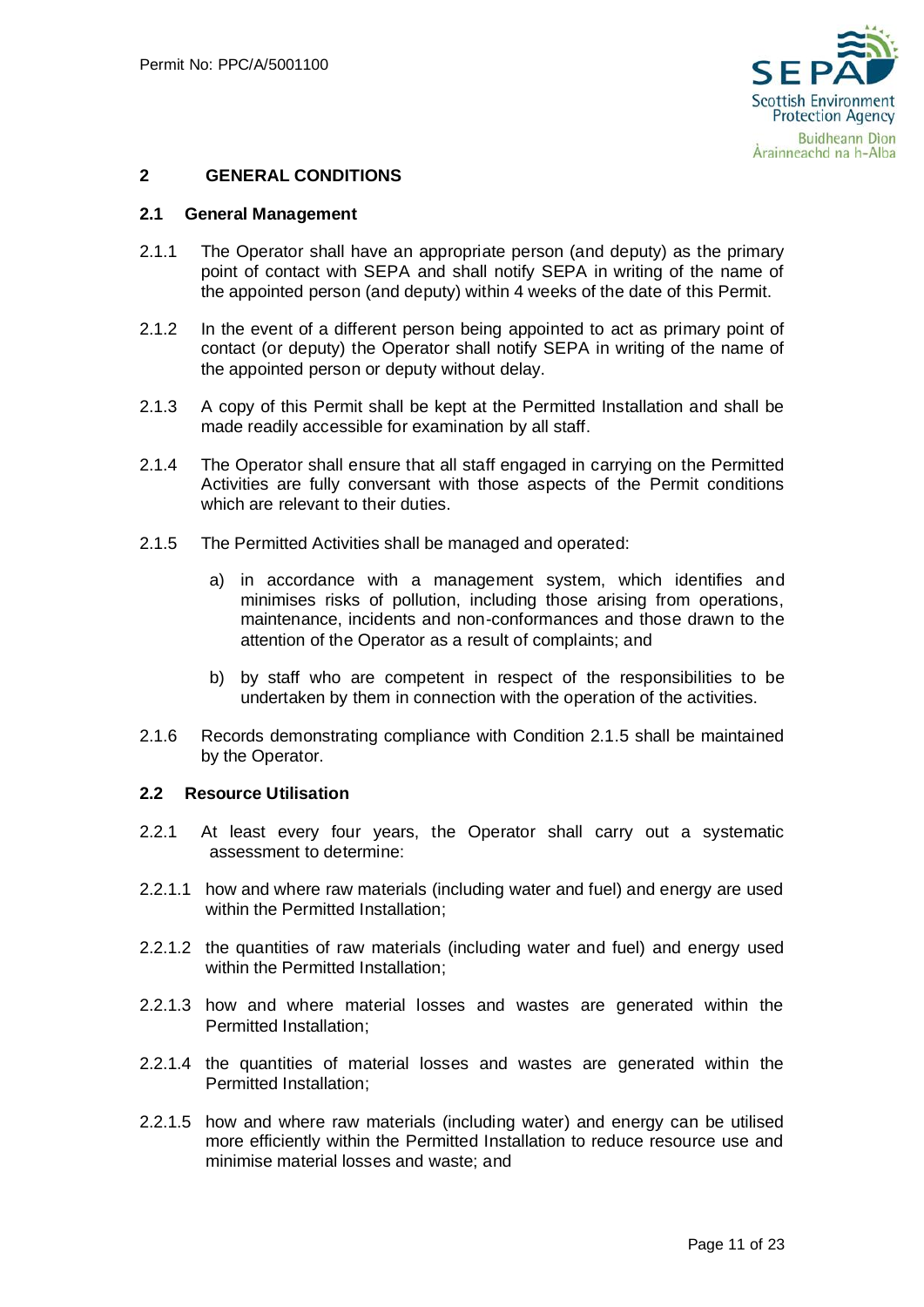

- 2.2.1.6 which of the resource efficiency measures identified in 2.2.1.5 will be implemented at the Permitted Installation during the 4 year assessment cycle.
- 2.2.2 The assessment required by condition 2.2.1 shall be recorded using the SEPA "systematic assessment of resource use and efficiency template" (IED-T-04), or an equivalent format as agreed by SEPA, and reported to SEPA as specified in Table 2.3.
- 2.2.3 The operator shall implement the resource efficiency measures identified in the systematic assessment within the timescales specified in the systematic assessment.
- 2.2.4 The information required in 2.2.1.2 and 2.2.1.4 shall be recorded annually.
- 2.2.5 For the purposes of condition 2.2.1 "raw materials, "energy" and "fuel" shall, as a minimum, include the materials listed in Table 2.4.

### <span id="page-12-0"></span>**2.3 Livestock Manure (Slurry and Manure Storage)**

2.3.1 The Operator shall ensure that all slurry and manure management systems within the Permitted Installation are designed, constructed and managed in accordance with the SFIR with the aim of preventing, or where that is not possible, minimising emissions from those systems.

#### <span id="page-12-1"></span>**2.4 Waste Handling and Storage**

2.4.1 The Operator shall maintain a record of the location, estimated quantities and types of all wastes stored within the Permitted Installation.

#### <span id="page-12-2"></span>**2.5 Individual Source Emissions to Air, Water or Land**

- 2.5.1 Unless specified elsewhere in this Permit, there shall be no individual source emissions from the Permitted Installation to the water environment, air or land.
- 2.5.2 Unless otherwise stated in this Permit, individual source emissions of roof water and drainage from yards shall be treated prior to discharge into the water environment. The Operator shall ensure that the treatment facilities for said emissions are designed, constructed and maintained in accordance with the CREW Rural Suds Design and Build Guide'.

#### <span id="page-12-3"></span>**2.6 Diffuse Source Emissions (excluding Odour and Noise)**

- 2.6.1 Subject to conditions 2.7.1 and 2.8.1 the Operator will prevent, or where that is not possible, minimise diffuse source emissions.
- 2.6.2 Notwithstanding condition 2.6.1 there shall be no diffuse source emission of any pollutants to groundwater or soil from the Permitted Installation.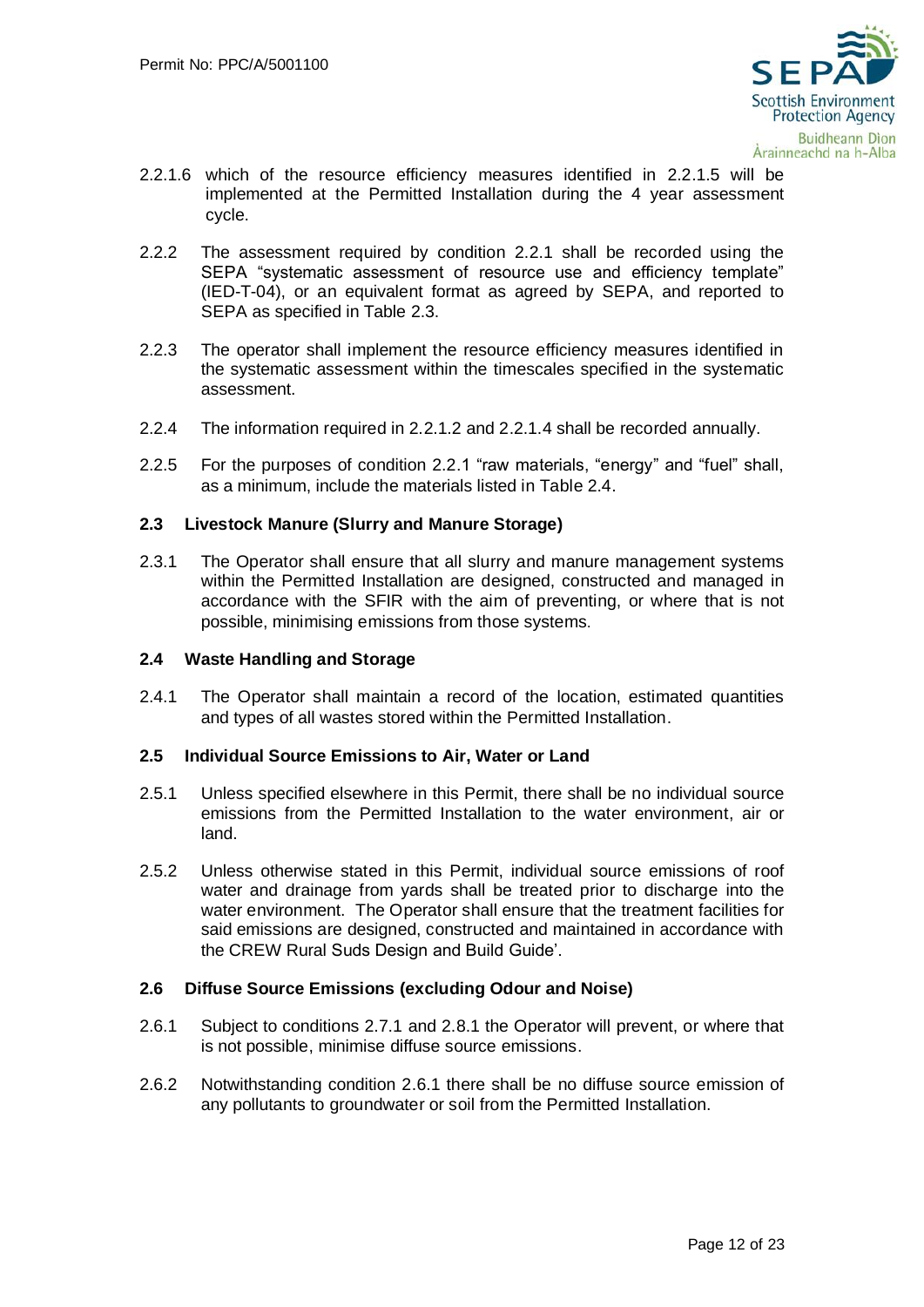

- 2.6.3 The Operator shall maintain plans of the surface and foul water drainage system including all sub-surface sumps and storage vessels that are used or have been used within the Permitted Installation from the date of the Permit until the Permit is surrendered. Details of any changes made to drainage systems during the lifetime of the Permit shall also be maintained.
- 2.6.4 Disinfectant footbaths shall not be allowed to overflow. The spent disinfectant contained in foot baths and wheel washes shall be stored securely prior to disposal.
- 2.6.5 Containment shall be provided for foodstuffs to prevent spillages and minimise waste. This containment shall be protected from collision damage.
- 2.6.6 All oil storage facilities shall meet equivalent technical standards to those set out in the Water Environment (Miscellaneous) (Scotland) Regulations 2017.
- 2.6.7 Pesticides and veterinary medicines shall be kept in a store that is resistant to fire, capable of retaining leakage or spillage, dry, frost-free and secure against unauthorised access.

### <span id="page-13-0"></span>**2.7 Odour**

- 2.7.1 All emissions to air from the Permitted Installation shall be free from offensive odour, as perceived by an Authorised Person, outside the Site Boundary.
- 2.7.2 The Operator shall implement and maintain an "Odour Management Plan" designed to meet the requirements of condition 2.7.1.
- 2.7.3 The operator shall carry out a systematic assessment and review of the Odour Management Plan at least every 4 years or as soon as practicable after SEPA has informed the Operator that it believes a breach of condition 2.7.1 may have occurred. Any appropriate changes identified should be implemented as soon as reasonably practicable.
- 2.7.4 Any change to the odour management plan required under condition 2.7.3 shall be submitted to SEPA within one week of the revision having taken place.

#### <span id="page-13-1"></span>**2.8 Noise and Vibration**

- 2.8.1 Emissions from the Permitted Installation shall be free from noise and vibration at levels likely to cause pollution, as perceived by an Authorised Person outside the Site Boundary.
- 2.8.2 The operator shall implement and maintain a noise management plan designed to meet the requirements of condition 2.8.1.
- 2.8.3 The operator shall Carry out a systematic assessment and review of the Noise Management Plan at least every 4 years or as soon as practicable after SEPA has informed the Operator that it believes a breach of condition 2.8.1 may have occurred. Any appropriate changes identified should be implemented as soon as reasonably practicable.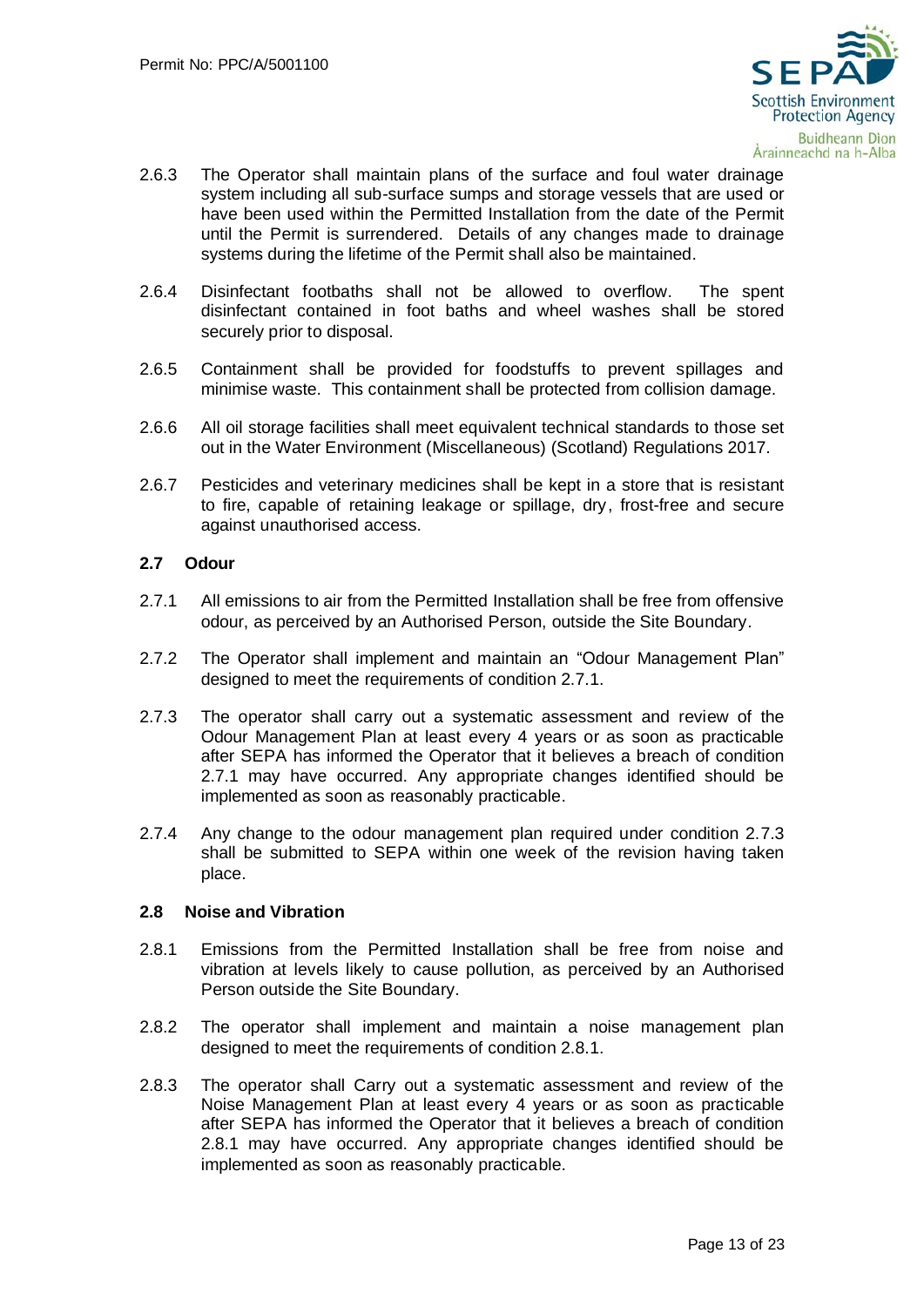

2.8.4 Any change to the noise management plan required under condition 2.8.2 shall be submitted to SEPA within one week of the revision having taken place.

## <span id="page-14-0"></span>**2.9 Livestock Diet Selection and Use of Feedstuffs**

- 2.9.1 The Operator shall provide livestock with a diet which minimises the excretion of:
	- nitrogen; and
	- phosphorus

whilst ensuring the correct dietary needs of the livestock are met.

2.9.2 The Operator shall keep a record of the diets fed to livestock over the growing cycle.

### <span id="page-14-1"></span>**2.10 Housing Design and Management**

- 2.10.1 Housing shall be designed and managed to minimise emissions.
- 2.10.2 Any water used for cleaning within housing shall be collected and stored in a secure container until export from the Permitted Installation can take place.
- 2.10.3 Drinkers shall be designed and operated to prevent leakage.
- 2.10.4 The Operator shall implement and maintain a system to record the number of animal places and movements.

#### <span id="page-14-2"></span>**2.11 Incident Prevention and Reporting**

- 2.11.1 In the event of an incident all necessary measures shall immediately be taken:
	- a) to prevent, or where that is not practicable to reduce, emissions from the permitted installation;
	- b) to limit the environmental consequences as a result of that incident; and
	- c) to prevent further possible incidents.
- 2.11.2 Without prejudice to the requirements of condition 2.11.1, in the event of a breach of any condition of this Permit the operator shall immediately take the measures necessary to ensure that compliance is restored in the shortest possible time.
- 2.11.3 Notwithstanding the requirements of Condition 2.11.1 and 2.11.2 where a breach of any condition of this permit or an incident poses an immediate danger to human health, or threatens to cause an immediate significant adverse effect on the environment, the operator shall suspend operation of the permitted installation or relevant part thereof until such time as it can be operated in compliance with this permit.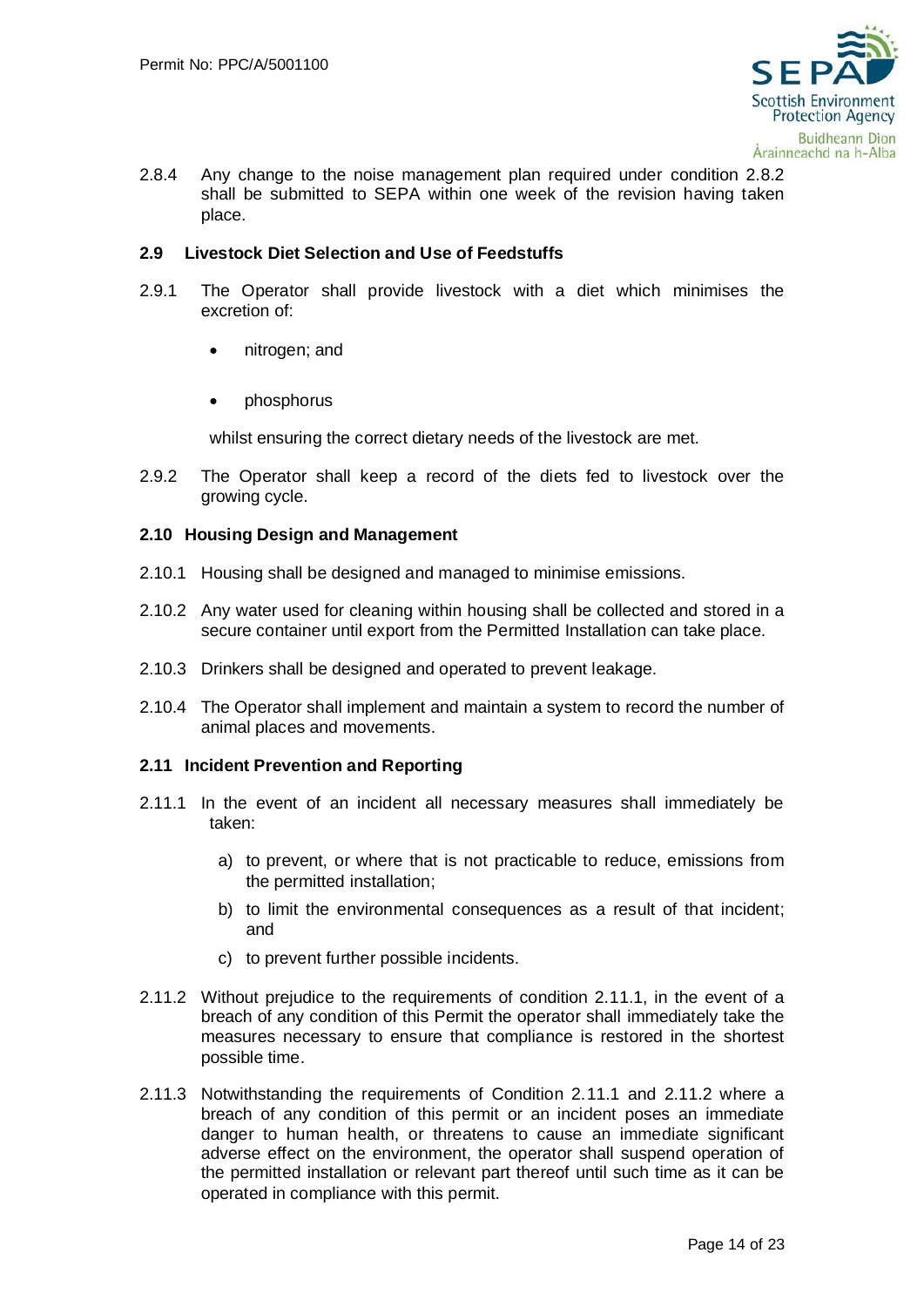

- 2.11.4 In the event of an incident and/or a breach of any condition of this permit, the operator shall notify SEPA by telephone without delay to 0800 80 70 60. A notification that relates to an incident shall include as far as practicable the information specified in condition 2.11.5.
- 2.11.5 The Operator shall confirm any incident to SEPA in writing by the next working day after the Incident. This confirmation shall include:
	- The time and duration of the incident;
	- The receiving environmental medium or media where there has been any emission as a result of the incident;
	- An estimate of the quantity and composition of any emission;
	- The measures taken to prevent or minimise any emission or further emission;
	- An assessment of the cause of the incident;
	- Proposals for remediation (where appropriate); and
	- Proposals for preventing a repetition of the incident.
- 2.11.6 Within 6 months of the date of the Permit the Operator shall prepare, implement and maintain an "Incident Prevention and Mitigation Plan".
- 2.11.7 Following an incident and at least every 4 years the Operator shall review the "Incident Prevention and Mitigation Plan" required under condition 2.11.6. Each review of the plan shall be recorded and where the Operator makes any revisions to the plan these revisions shall be recorded.

#### <span id="page-15-0"></span>**2.12 Protection of Soil and Groundwater**

- 2.12.1 Unless specified elsewhere in this permit there shall be no emission of any pollutants to groundwater or soil from the permitted installation.
- 2.12.2 The operator shall maintain a record of any incident that has, or might have, impacted on the condition of any soil or groundwater under the permitted installation, either as a result of that incident or as a result of an accumulation of incidents, together with a record of any further investigation or remediation work carried out.
- 2.12.3 Notwithstanding the requirements of condition 2.13.2, the record required by condition 2.12.2 shall be preserved until this permit is surrendered.
- 2.12.4 At least every 4 years, the operator shall carry out a systematic assessment of all measures used to prevent emissions from the permitted installation to soil and groundwater. A written report of each assessment shall be recorded and reported to SEPA. The report shall include details of and timescales for any additional measures that are required to prevent emissions to soil and groundwater.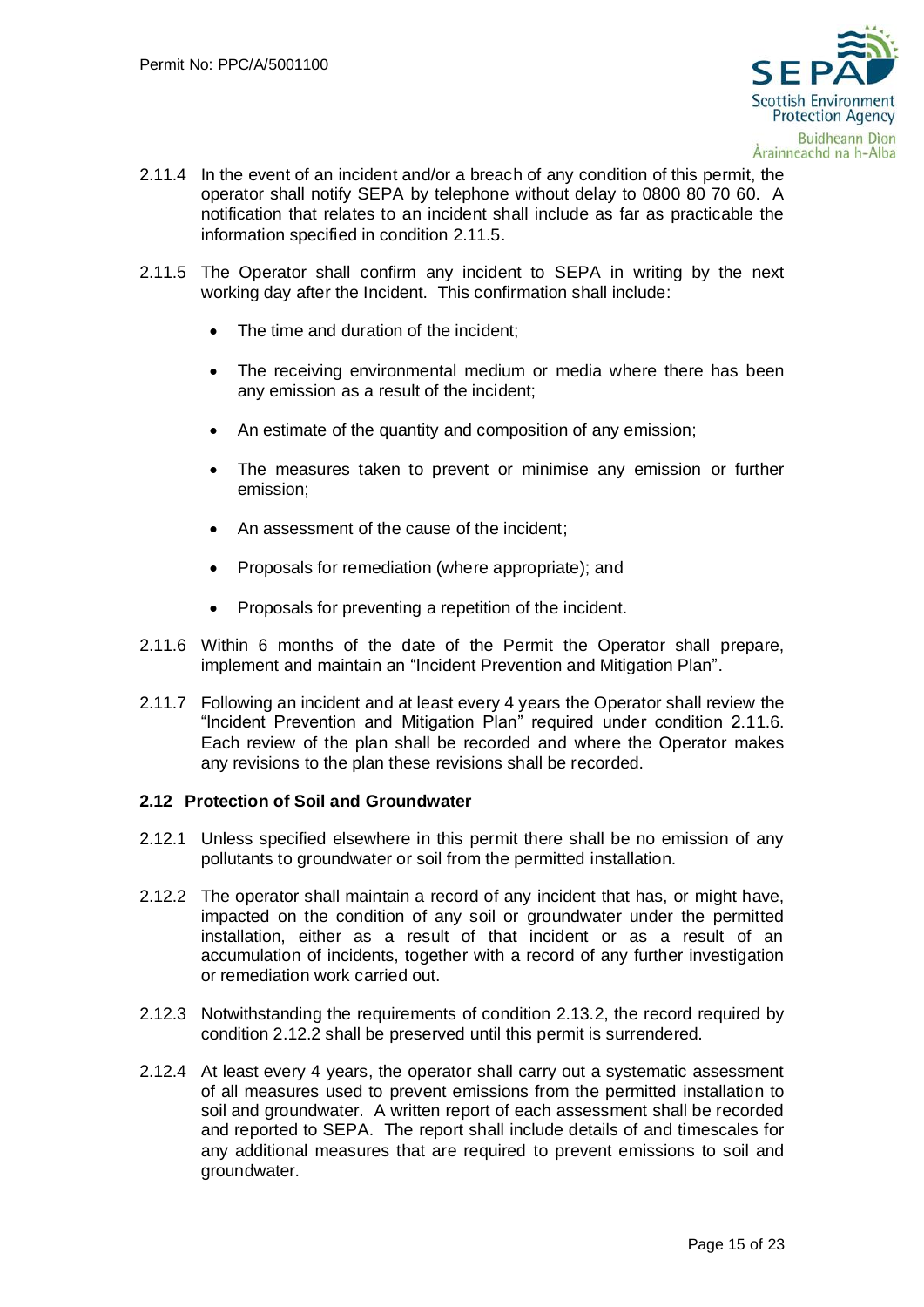

2.12.5 The operator shall monitor the groundwater at the site for the relevant hazardous substances specified in Table 2.1 at the frequency specified in Table 2.1, the purpose of which shall be to identify groundwater contamination associated with the activities specified in Table 2.1 by those relevant hazardous substances. Each assessment shall be recorded and reported to SEPA. The assessment shall be completed by 1 June 2027. The assessment shall include interpretation of the results with reference to previous monitoring undertaken (including the site and where applicable baseline reports) and operations at the permitted installation and details of corrective actions that are required to protect groundwater and remedy any contamination that has occurred a result of permitted activities.

### Table 2.1 – Groundwater Monitoring Requirements

| Relevant hazardous substance       | <b>Activity to be</b><br>monitored | <b>Frequency</b> |
|------------------------------------|------------------------------------|------------------|
| Ammoniacal Nitrogen (as N),        | be agreed                          | At least         |
| Nitrate (as $NO3$ ) and Phosphorus | To                                 | every 5          |
| $\vert$ (as orthophosphate)        | writing with SEPA                  | vears            |

2.12.6 The operator shall monitor the soil at the site for the relevant hazardous substances specified in Table 2.2 at the frequency specified in Table 2.2, the purpose of which shall be to identify soil contamination associated with the activities specified in Table 2.2 by those relevant hazardous substances. Each assessment shall be recorded and reported to SEPA. The first assessment shall be completed by 1 June 2032. The assessment shall include interpretation of the results with reference to previous monitoring undertaken (including the site and where applicable baseline reports) and operations at the permitted installation and details of corrective actions that are required to protect soil and remedy any contamination that has occurred as a result of permitted activities.

#### Table 2.2 – Soil Monitoring Requirements

| Relevant hazardous substance                                                             | <b>Activity to be</b><br>monitored         | <b>Frequency</b>              |
|------------------------------------------------------------------------------------------|--------------------------------------------|-------------------------------|
| Ammoniacal Nitrogen (as N),<br>Nitrate (as $NO3$ ) and Phosphorus<br>(as orthophosphate) | be agreed<br>10<br>ın<br>writing with SEPA | At least<br>every 10<br>vears |

2.12.7 The operator shall submit a detailed soil and groundwater monitoring plan, for the monitoring required by conditions 2.12.5 and 2.12.6 to SEPA at least three months in advance of carrying out the monitoring, which shall include the locations at which monitoring shall be carried out and the methodology which shall be used.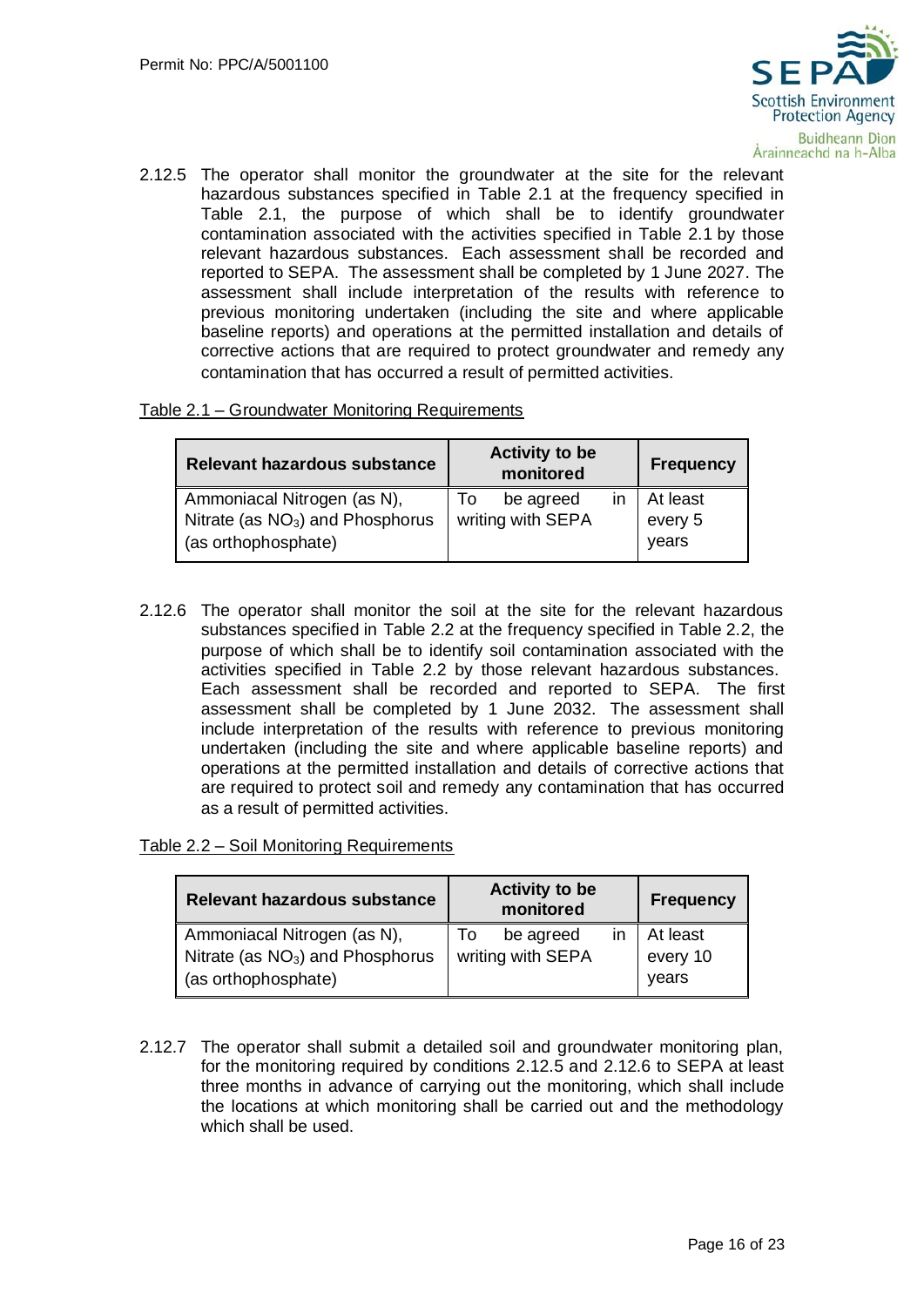

- 2.12.8 The operator shall carry out the monitoring required by conditions 2.12.5 and 2.12.6 in accordance with the soil and groundwater monitoring plan required by condition 2.12.7.
- 2.12.9 The operator shall review the plan required by Condition 2.12.7 no later than 6 months after each monitoring event. The purpose of the review shall be to determine whether any changes to monitoring locations, frequency or parameters are required and where changes are proposed, submit a revised plan to SEPA.
- 2.12.10 Notwithstanding the requirements of Condition 2.13 all plans, monitoring and assessments reports undertaken in accordance with Conditions 2.12.4, 2.12.5, 2.12.6, 2.12.7 and 2.12.8 shall be preserved until the permit is surrendered.
- 2.12.11 The operator shall maintain the groundwater monitoring wells detailed in the plan required in Condition 2.12.7 in a condition fit for purpose, unless otherwise agreed in writing with SEPA. Where a well's function is compromised it shall be repaired or replaced to allow sample collection in accordance with Conditions 2.12.5. and 2.12.6.

## <span id="page-17-0"></span>**2.13 Records and Reporting**

- 2.13.1 All records made in compliance with this Permit shall be kept in a systematic manner.
- 2.13.2 Unless otherwise specified in a condition of this Permit, every record made in compliance with a condition of this Permit shall be preserved for not less than five years from the date of its being made. Every such record shall be kept at the Permitted Installation for not less than one year from the date of its being made and thereafter preserved at a location, previously notified to SEPA in writing, if that location is not the Permitted Installation.
- 2.13.3 All records shall be legible, and any amendment made to any record made in compliance with a condition of this Permit shall be made in such a way as to leave the original entry clear and legible. The reason for each amendment shall be explained in the said record.
- 2.13.4 Without prejudice to Condition 2.13.2 all records relevant to the operation or maintenance of the Permitted Installation shall be kept at the Permitted Installation for not less than one year from the end of the period to which they apply.
- 2.13.5 Where any condition of this Permit requires information to be reported, a report shall be forwarded in writing in duplicate to SEPA at the address specified in the explanatory notes attached to this Permit, within the period or at the frequency specified in Table 2.3. All such reports shall include the Permit number and the name of the Operator.
- 2.13.6 Any reference within this Permit to reports or notifications to be made to SEPA in writing shall be read as to include by fax or email at the fax number and email address respectively specified in the explanatory notes attached to this Permit.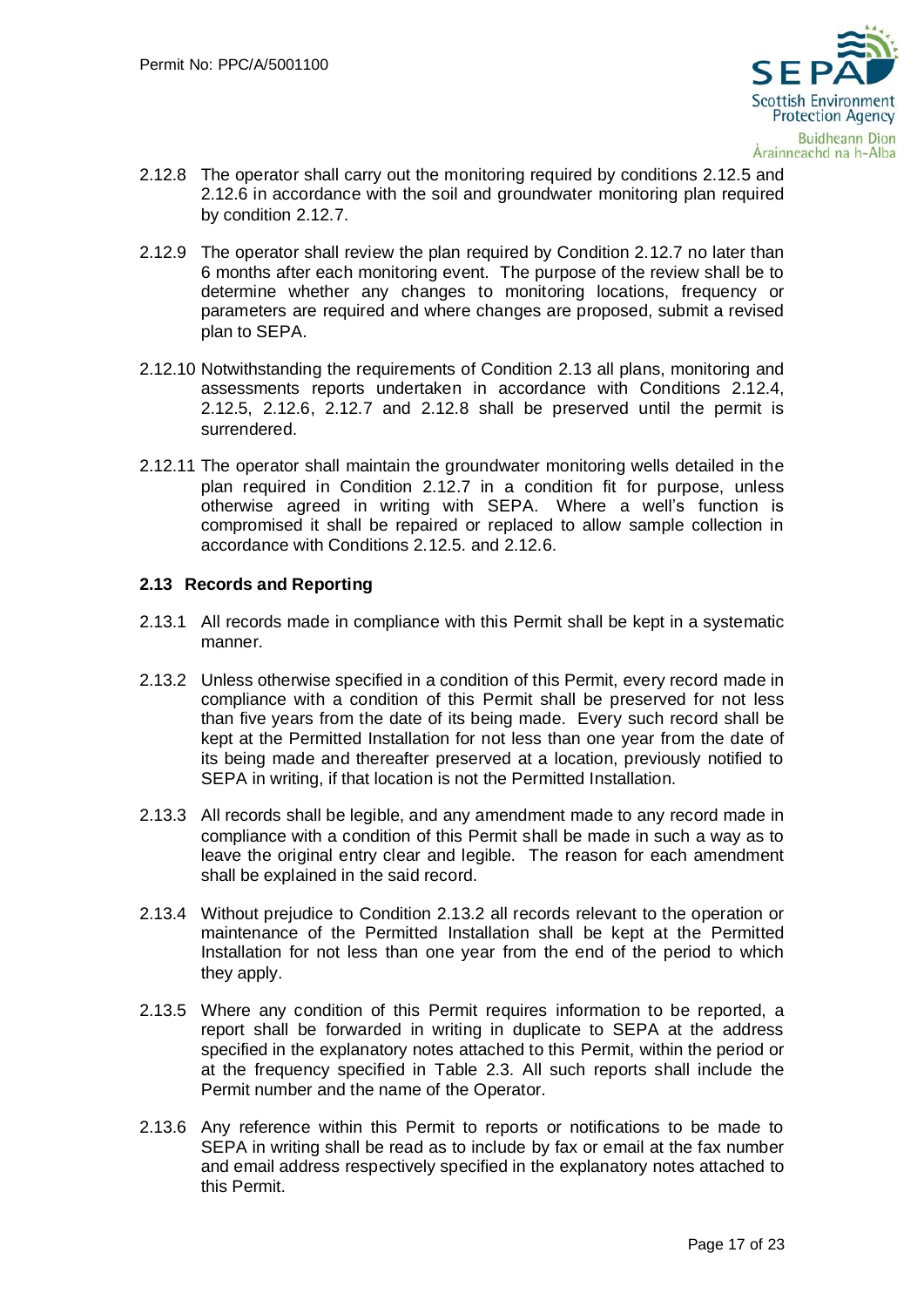

# Table 2.3 - Reporting and Notification Requirements

| Summary of Information to be<br><b>Reported or Notified</b> | <b>Condition</b> | Date/Within period/<br><b>Frequency to be Reported</b>                                             |  |  |
|-------------------------------------------------------------|------------------|----------------------------------------------------------------------------------------------------|--|--|
| Primary point of contact and deputy                         | 2.1.1            | Within 4 weeks of the date of the<br>Permit                                                        |  |  |
| Primary point of contact and deputy                         | 2.1.2            | Without delay following the<br>appointment of a new primary point of<br>contact or deputy          |  |  |
| Systematic assessment of resource<br>use and efficiency     | 2.2.1            | At least every 4 years thereafter                                                                  |  |  |
| Odour Management Plan                                       | 2.7.4            | Within one week of the revision having<br>taken place                                              |  |  |
| Noise Management Plan                                       | 2.8.4            | Within one week of the revision having<br>taken place                                              |  |  |
| Reporting any Incident to SEPA                              | 2.11.4           | Without delay                                                                                      |  |  |
| Confirming the details of any incident<br><b>SEPA</b>       | 2.11.5           | Next working day                                                                                   |  |  |
| Assessment of measures                                      | 2.12.4           | 1 June 2026 and at least every 4 years<br>thereafter                                               |  |  |
| Groundwater monitoring                                      | 2.12.5.          | 1 June 2027 and at least every 5 years<br>thereafter                                               |  |  |
| Soil Monitoring                                             | 2.12.6           | 1 June 2032 and at least every 5 years<br>thereafter                                               |  |  |
| Methodology for groundwater/soil<br>monitoring              | 2.12.7           | At least 3 months in advance of<br>groundwater or soil monitoring required<br>by 2.12.5 and 2.12.6 |  |  |
| Cessation of operations                                     | 2.14.2           | Three months prior to the proposed<br>date of cessation.                                           |  |  |
| Amendment or addition to the<br>Decommissioning Plan        | 2.14.5           | Within one month of the change to the<br>plan having taken place.                                  |  |  |
| <b>Emissions and Monitoring</b>                             | 3.4.2            | Annually                                                                                           |  |  |
| <b>Tree Belt Plan</b>                                       | 3.4.3            | 1 September 2022                                                                                   |  |  |
| Upgrade condition                                           | 3.5.1            | 12 months from date of operation                                                                   |  |  |

## Table 2.4 - Resource Utilisation Data Recording

| Raw Materials, Energy or Fuel        | <b>Unit of Measurement</b> |
|--------------------------------------|----------------------------|
| Specific chemicals e.g. disinfectant | Litres                     |
| Sawdust and other litter materials   | Kg                         |
| Fuels e.g. diesel, biomass feedstock | $m3$ & KWh                 |
| <b>Water</b>                         | m <sup>3</sup>             |
| Electricity                          | <b>KWh</b>                 |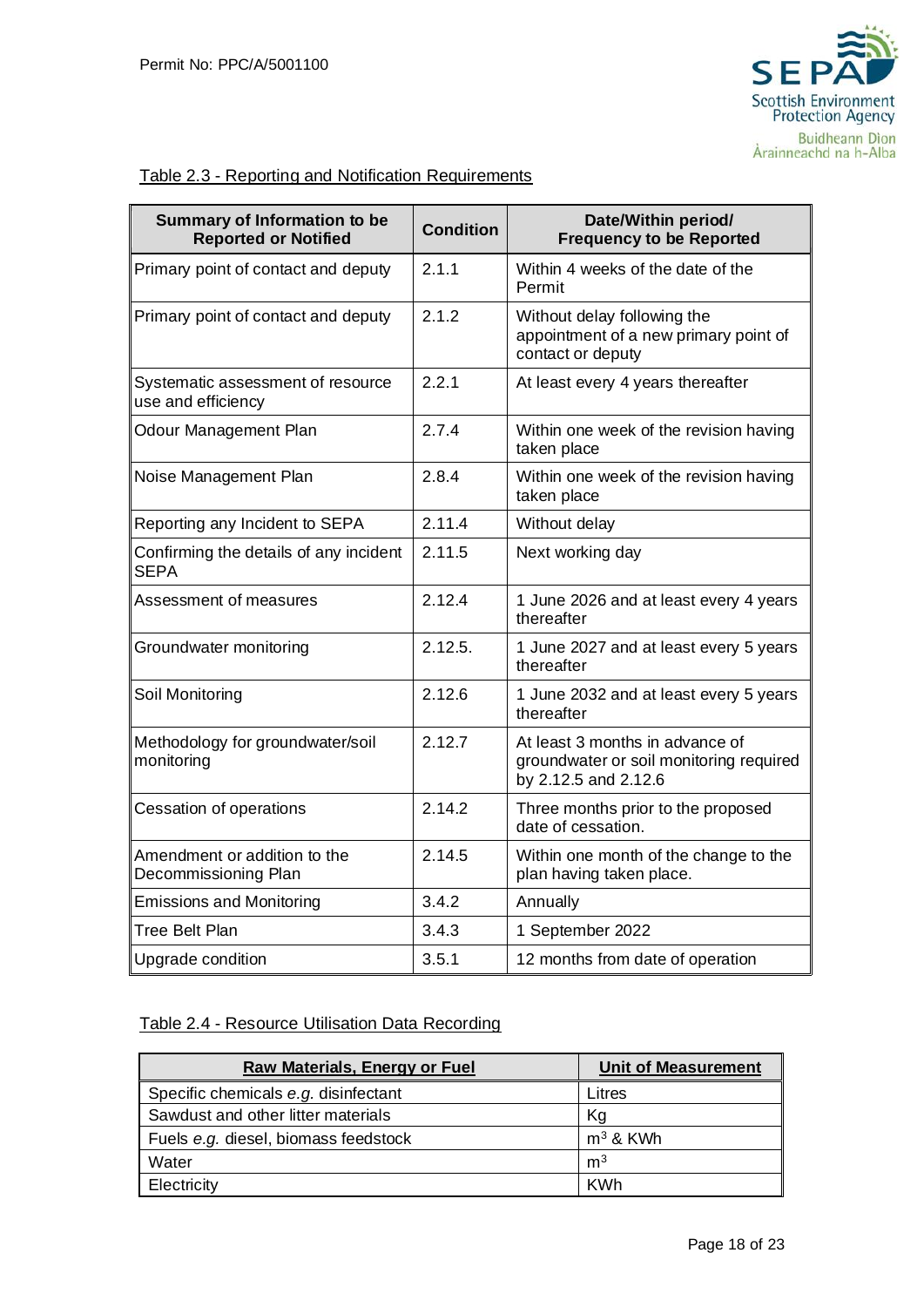

## <span id="page-19-0"></span>**2.14 Closure, Aftercare and Decommissioning**

- 2.14.1 Within 18 months from the date of the Permit the Operator shall prepare and maintain a plan (the "Decommissioning Plan") for the decommissioning of the Permitted Installation. The Decommissioning Plan shall set out the steps to be taken by the Operator after final cessation of the Permitted Activities.
- 2.14.2 The Operator shall notify SEPA in writing of their intention to cease the Permitted Activities, or any part thereof, for any period exceeding 12 months, no later than 3 months prior to the proposed date of cessation.
- 2.14.3 The Operator shall implement the Decommissioning Plan on final cessation of the Permitted Activities or any part thereof.
- 2.14.4 The Operator shall review, record and, where necessary, update the Decommissioning Plan where the Operator plans to make a substantial change in the extent or nature of the Permitted Installation.
- 2.14.5 The Operator shall notify SEPA of any amendment of or addition to the Decommissioning Plan within one month of the change having taken place.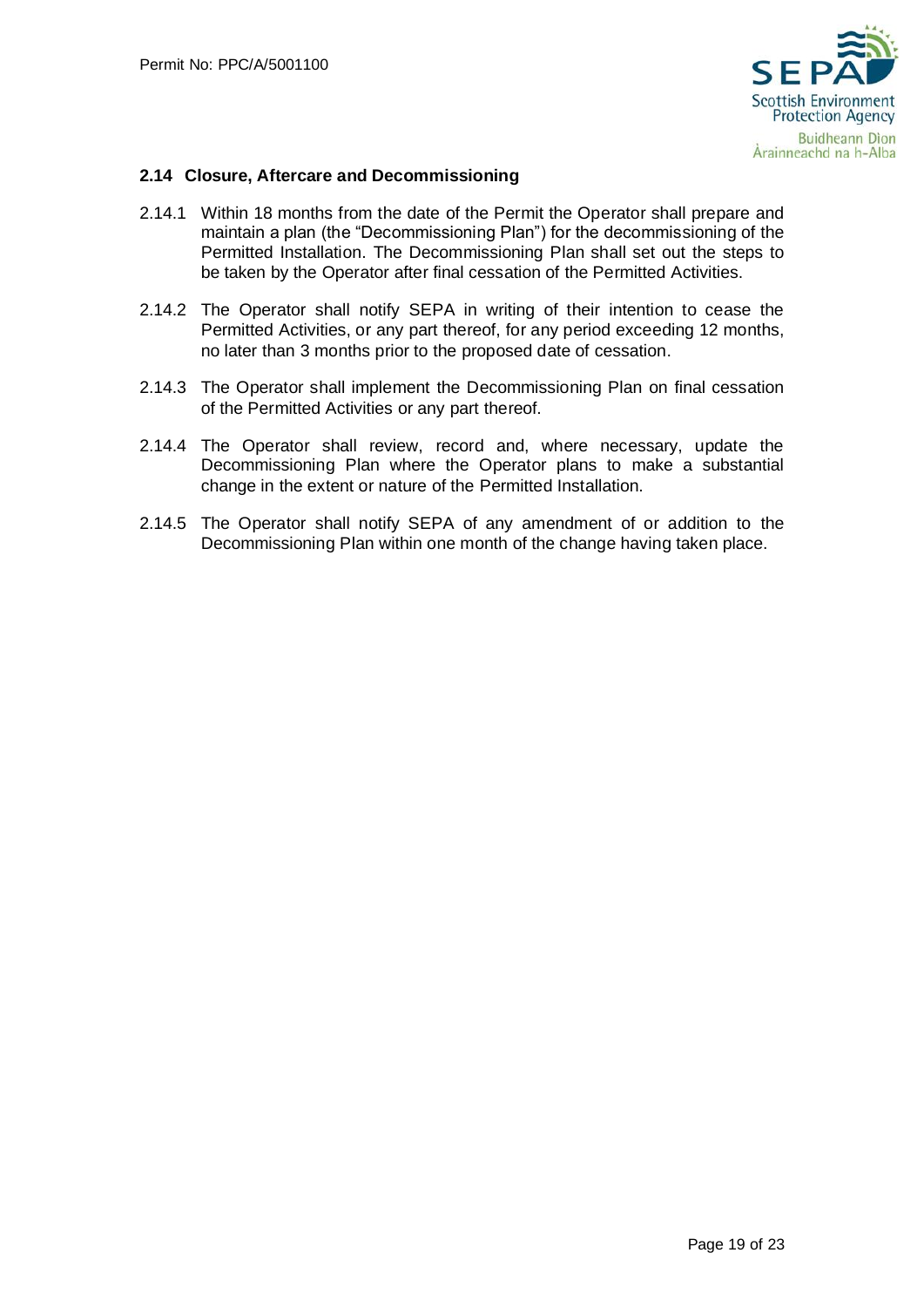

## <span id="page-20-0"></span>**3 SITE SPECIFIC CONDITIONS**

## <span id="page-20-1"></span>**3.1 Livestock Manure (Slurry and Manure Storage)**

- 3.1.1 All external conveyors handling litter or manure shall be enclosed.
- 3.1.2 All trailers transporting manure shall be covered prior to leaving the site.
- 3.1.3 The end of each conveyor should be fitted with a transfer chute or sock designed to provide adequate protection against wind whipping.

## <span id="page-20-2"></span>**3.2 Waste Handling and Storage**

3.2.1 The residue and waste materials described in Table 3.1 shall only be stored on the Permitted Installation at the location, following the method, and in the quantities specified in that Table.

| <b>Description of</b><br><b>Waste</b>    | <b>Location of</b><br><b>Storage</b>                          | Method of<br><b>Storage</b> | <b>Maximum</b><br><b>Permitted</b><br>Quantity | <b>Storage</b><br><b>Conditions</b>                                      |
|------------------------------------------|---------------------------------------------------------------|-----------------------------|------------------------------------------------|--------------------------------------------------------------------------|
| General farm<br>waste                    | On<br>hardstanding<br>outside houses                          | Covered skip                | 1 No. skip<br>(approx.100 Kg)                  | In covered skip<br>on hardstanding                                       |
| <b>Plastic</b><br>Containers and<br>bags | Waste collection Skip<br>area                                 |                             | 1 No. skip<br>(approx.50 Kg)                   | Outdoors on<br>hard standing<br>area                                     |
| <b>Biomass boiler</b><br>Ash             | Waste collection   Ash Bin<br>area designated<br>on site plan |                             | 0.25 <sup>3</sup>                              | Dedicated<br>reception<br>container within<br>biomass Boiler<br>building |
| Packaging                                | Waste collection Skip<br>area                                 |                             | 1 No. skip<br>(approx.125 $Kg$ )               | Outdoors on<br>hard standing<br>area                                     |
| Bagged<br>Sweepings                      | Waste collection<br>area designated<br>on site plan           | Skip                        | 1 No. skip<br>(approx.50Kg)                    | Outdoors on<br>hard standing<br>area                                     |
| Chicken<br>Carcasses                     | Satellite to main<br>$site$ – Fallen<br><b>Stock Freezer</b>  | Freezer                     | 200kg                                          | Secure and<br>vermin-proof<br>freezer                                    |
| Manure                                   | Cononsyth<br><b>Manure Store</b>                              | Enclosed<br>building        | TBC (see<br>Condition 3.5)                     | Indoors on hard<br>standing area                                         |

#### Table 3.1 - Waste Handling and Storage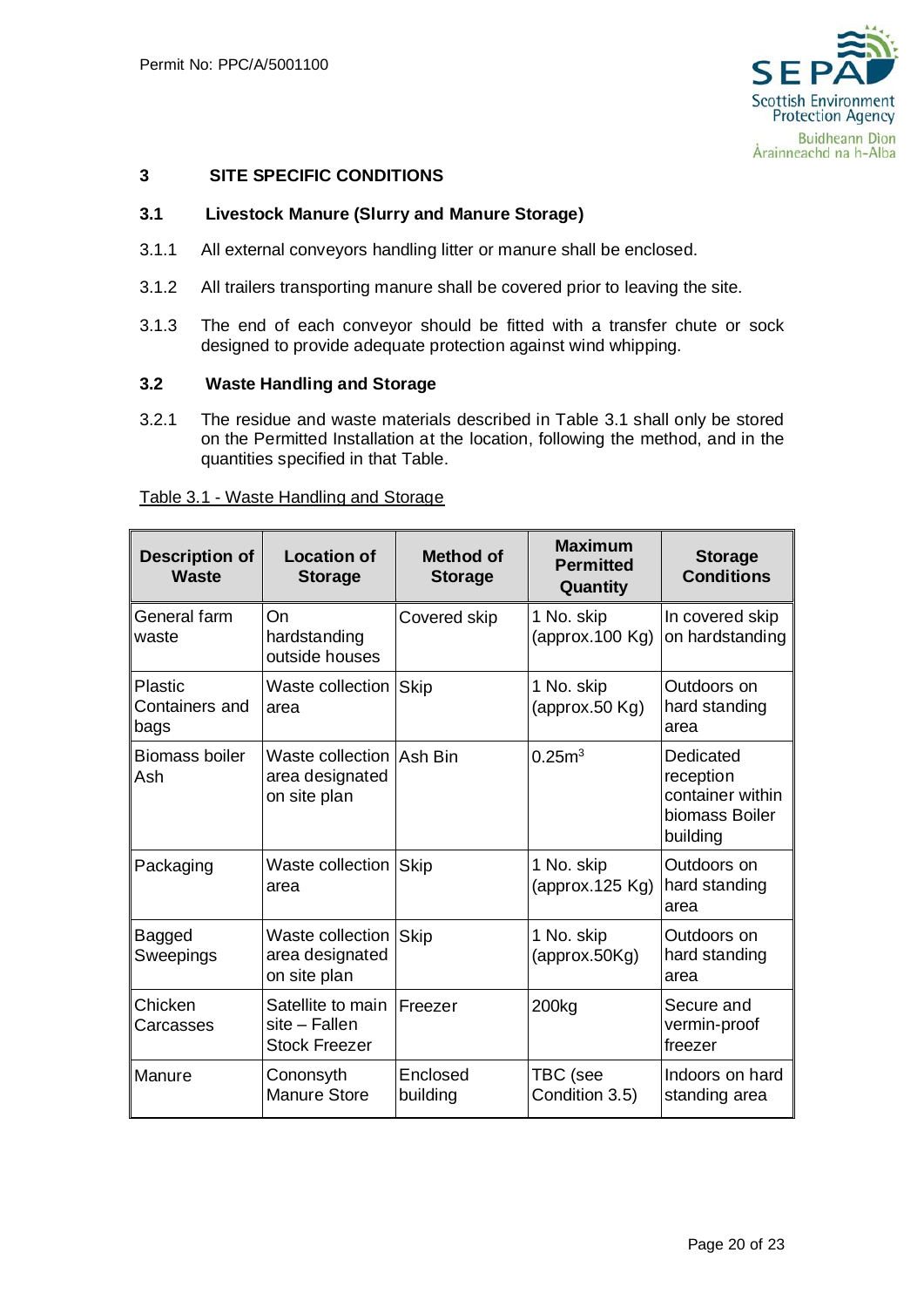

## <span id="page-21-0"></span>**3.3 Individual Source Emissions to Air, Water or Land**

- 3.3.1 Individual source emissions to air shall only be permitted from the emission locations and subject to the limits and monitoring requirements specified in Table 3.2.
- 3.3.2 No emission specified in Table 3.2 shall exceed the limit or be outwith the range as appropriate for the parameters specified in that Table.

Table 3.2 - Individual Source Emissions to Air

|                                     | <b>Emission</b><br>point number | EP <sub>1</sub>                                                      | EP <sub>2</sub>                                                      |
|-------------------------------------|---------------------------------|----------------------------------------------------------------------|----------------------------------------------------------------------|
|                                     | <b>Emission</b><br>source       | Diesel Generator                                                     | Biomass boiler                                                       |
| <b>Source of</b><br><b>Emission</b> | Stack height/<br>diameter (m)   | N/A                                                                  | 10 <sub>m</sub>                                                      |
|                                     | <b>Location</b><br>on Site Plan | As indicated on the detailed<br>layout plan                          | As indicated on the site<br>plan                                     |
|                                     | <b>NGR</b>                      | NO 56712 46945                                                       | NO 57338 47049                                                       |
| ∥Limits<br><b>Smoke</b>             |                                 | Ringelmann Shade 1 - start<br>up. No visible smoke - in<br>operation | Ringelmann Shade 1 -<br>start up. No visible smoke<br>- in operation |
| Monitoring<br><b>Details</b>        | Type of<br><b>Monitoring</b>    | <b>Visual Inspection During</b><br>Operation                         | <b>Visual Inspection During</b><br>Operation                         |

3.3.3 The emissions to the water environment specified in Table 3.3, shall only be permitted from the emission points specified in that Table to the destinations specified in said Table and only after having passed through the sample points specified in that Table.

Table 3.3 - Emissions to Water Environment/Sewer/Land

| Source of<br>Emission | <b>Emission number point</b>             | EP <sub>3</sub>                             |  |
|-----------------------|------------------------------------------|---------------------------------------------|--|
|                       | <b>Source of Emission</b>                | <b>Swales</b>                               |  |
|                       | <b>Destination</b>                       | Field drain to offsite farm pond            |  |
|                       | <b>Emission location on site</b><br>plan | As indicated on the detailed<br>layout plan |  |
|                       | N.G.R                                    | NO 56908 47039                              |  |
|                       | <b>Sampling location</b>                 | Discharge to offsite farm pond              |  |
| Monitoring            | <b>Type of Monitoring</b>                | Visual inspection                           |  |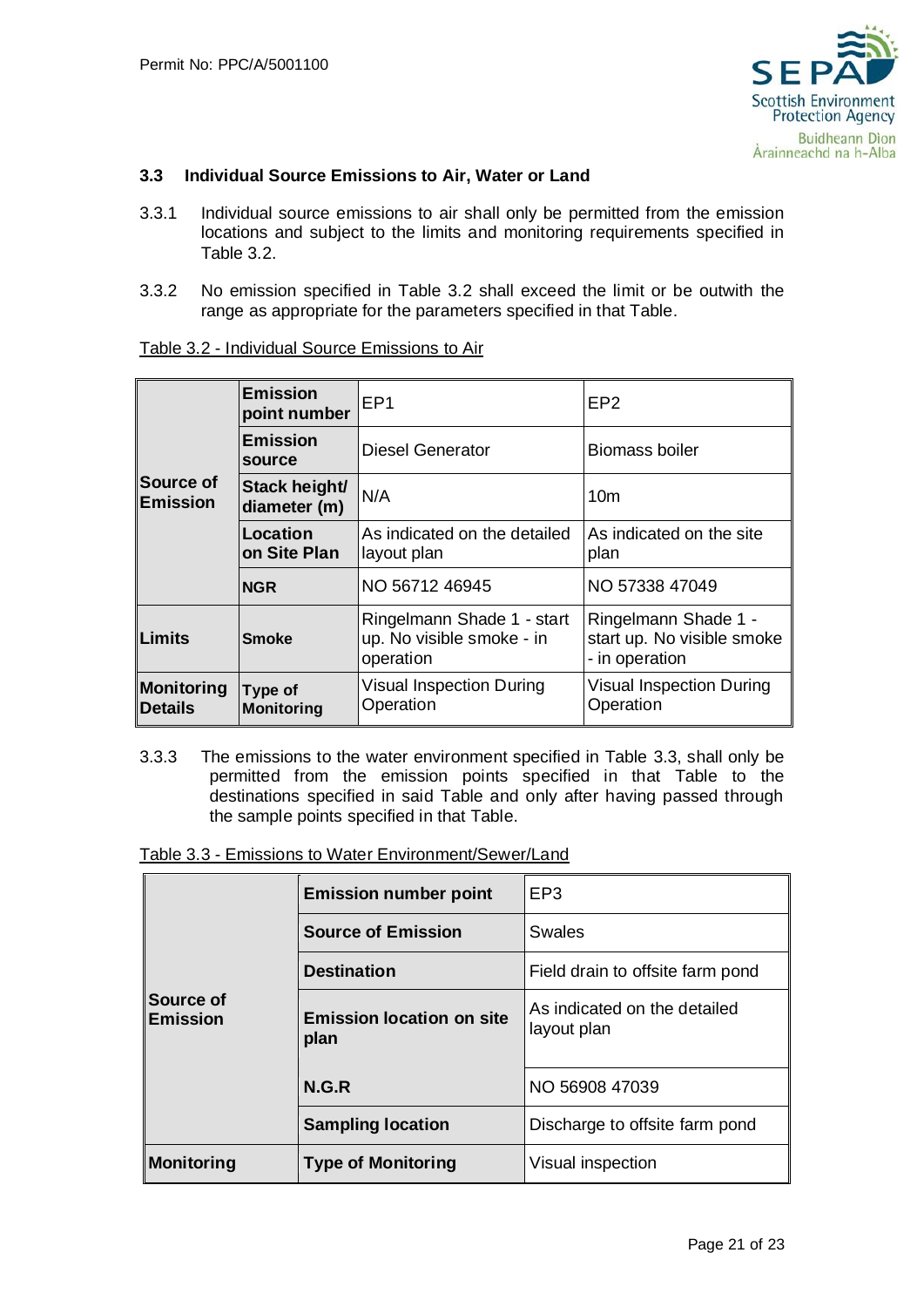

- 3.3.4 The emission from emission point EP3 shall not contain any trade effluent or sewage, and shall not result in visible discolouration, iridescence, foaming or growth of sewage fungus in the water environment.
- 3.3.5 The emission from emission point EP3 shall not result in the destabilisation of the banks or bed of the receiving surface water.

## <span id="page-22-0"></span>**3.4 Diffuse Source Emissions of Substances excluding Odour and Noise**

- 3.4.1 No emission specified in Table 3.4 shall exceed the limit or be outwith the range as appropriate for the parameters specified in that Table.
- 3.4.2 The operator shall report the monitoring required in Table 3.4 to SEPA annually.

| <b>Emission point</b><br>ref. & location     | <b>Parameter</b>                                     | Limit (incl.<br>unit)                                             | <b>Monitoring</b><br>frequency | <b>Monitoring standard or</b><br>method                                                                                                                                                                                                                                                                                      |
|----------------------------------------------|------------------------------------------------------|-------------------------------------------------------------------|--------------------------------|------------------------------------------------------------------------------------------------------------------------------------------------------------------------------------------------------------------------------------------------------------------------------------------------------------------------------|
| Laying hens                                  | N<br>Kg<br>excreted/animal<br>place/year             | 0.8<br>N<br>kg<br>/animal<br>place/year                           | Annually                       | Calculation by using a<br>balance<br>οf<br>mass<br>nitrogen<br>and<br>phosphorus based<br><b>on</b><br>the feed intake, dietary<br>content of crude protein,<br>total phosphorus<br>and<br>animal performance or<br>Estimation<br>by<br>using<br>manure analysis for total<br>nitrogen<br>total<br>and<br>phosphorus content |
|                                              | Kg P (as $P_2O_5$ )<br>excreted/animal<br>place/year | 0.45<br>kg/P <sub>2</sub> O <sub>5</sub><br>/animal<br>place/year | Annually                       | As above                                                                                                                                                                                                                                                                                                                     |
| Laying<br>hens in<br>Non<br>caged<br>housing | Kg NH3/animal<br>place/year                          | $0.13$ kg<br>NH <sub>3</sub><br>/animal<br>place/year             | Annually                       | Estimation<br>by<br>using<br>emission factors                                                                                                                                                                                                                                                                                |
| All<br>livestock<br>types                    | Dust (PM <sub>10</sub> )                             | N/A                                                               | Annually                       | Estimation<br>by<br>using<br>emission factors                                                                                                                                                                                                                                                                                |

#### Table 3.4 Emission Limits and Monitoring Requirements

- 3.4.3 By 1 September 2022 the Operator shall prepare a plan (the "Tree Belt Plan") for the construction of a Tree Belt to mitigate emissions from the installation. The plan shall be agreed in writing with SEPA and shall set out the steps to be taken by the Operator to construct and maintain the Tree Belt and shall include, but not be limited to, the following:
- 3.4.3.1 The proposed layout of the Tree Belt (including the number of rows, species composition, depth of the buffer, initial sizing of the trees and shrubs, distance from housing, spacing between the species and general growth rate of the species);
- 3.4.3.2 A planting schedule;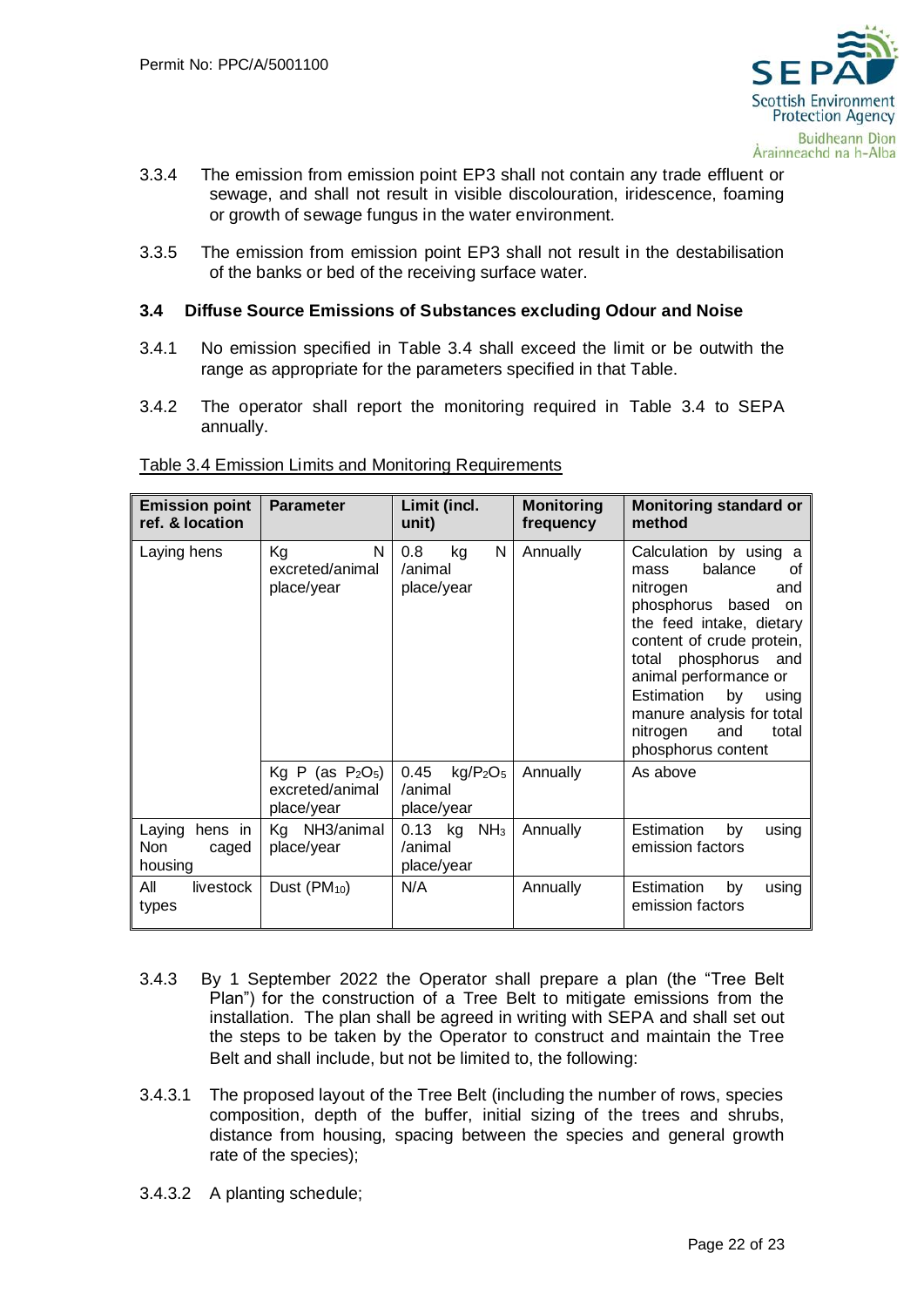

- 3.4.3.3 Ground preparation measures to be undertaken by the Operator prior to planting; and
- 3.4.3.4 An aftercare and maintenance plan including the replacement of dead trees and shrubs.
- 3.4.4 By 1 June 2023 the Operator shall construct the said Tree Belt referred to in Condition 3.4.3 above in accordance with the Tree Belt Plan.

### <span id="page-23-0"></span>**3.5 Upgrade Conditions**

3.5.1 No later than 12 months from the date of initial operation, the existing manure store must be replaced with a roofed building with a waterproof base, capable of collecting and storing runoff and suitably sized for sufficient capacity for 26 weeks of slurry storage.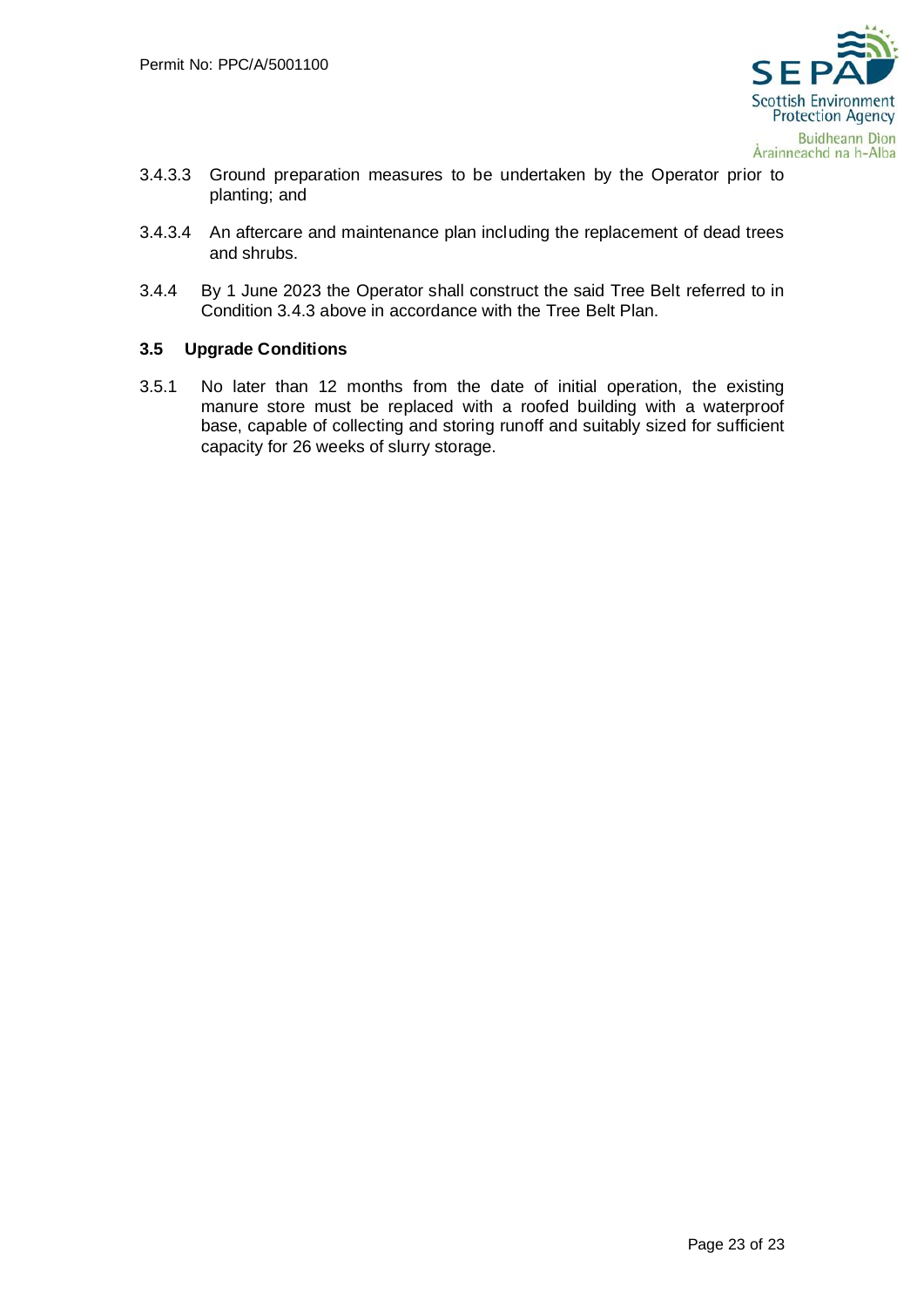## **EXPLANATORY NOTES**

(These Explanatory Notes do not form part of the Permit)

## **1. BAT**

It should be noted that Regulation 22 of the Regulations specifies that it is a condition of a permit that the operator must use the best available techniques (BAT) for preventing or, where that is not practicable, reducing emissions from the installation. This is referred to as the 'general' BAT condition.

This does not apply to the extent that any other condition of the permit, or a standard rule which has effect as a standard rules condition, has the same effect.

Examples of aspects of the operation that have not been regulated by specific Conditions are management and supervision systems, training and qualification and maintenance in general.

BAT is defined in Regulation 4 of the Regulations as follows:

"Best available techniques" means the most effective and advanced stage in the development of activities and their methods of operation which indicates the practical suitability of particular techniques for providing the basis for Emission limit values and other permit conditions designed to prevent and, where that is not practicable, to reduce Emissions and the impact on the environment as a whole.

"available techniques" means those techniques which have been developed on a scale which allows implementation in the relevant industrial sector, under economically and technically viable Conditions, taking into consideration the cost and advantages, whether or not the techniques are used or produced inside the UK, as long as they are reasonably accessible to the operator.

"best" means in relation to techniques, the most effective in achieving a high general level of protection of the environment as a whole.

"techniques" includes both the technology used and the way in which the installation is designed, built, maintained, operated and decommissioned.

"BAT conclusions" means a document containing the parts of a BAT reference document laying down the conclusions on best available techniques, their description, information to assess their applicability, the emission levels associated with the best available techniques, associated monitoring, associated consumption levels and, where appropriate, relevant site remediation measures.

"emerging technique" means a novel technique for an industrial activity that, if commercially developed, could, when compared to existing best available techniques provide a higher level of protection of the environment, or at least the same level of protection of the environment and higher cost savings.

"emission levels associated with best available techniques" means the range of emission levels obtained under normal operating conditions using a best available technique, or combination of best available techniques, as described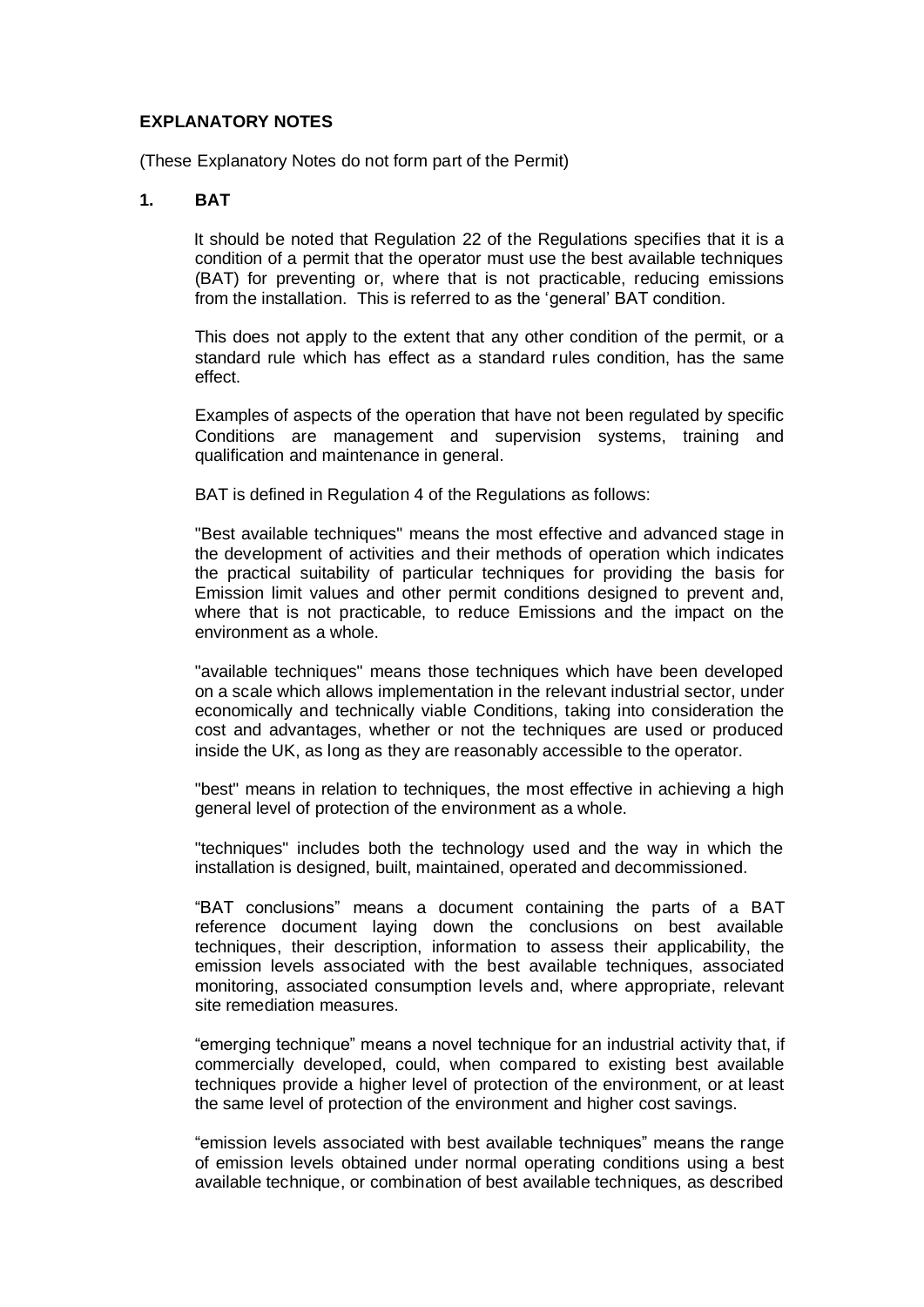in BAT conclusions, expressed as an average over a given period of time, under specified reference conditions.

Schedule 3 of the Regulations specifies the matters to be taken into account in determining BAT.

In considering BAT, SEPA would expect the Operator to have regard to all relevant PPC sectoral or other technical guidance, including BAT Reference Documents published by the European Commission and UK technical guidance published by the Environment Agency.

## **2. GENERAL STATUTORY REQUIREMENTS**

The Permit does not detract from any other statutory requirements applicable to you in respect of the Permitted Installation, such as any need to obtain planning permission or building regulations approval or any responsibilities under legislation for health, safety and welfare in the workplace.

### **3. APPEALS**

If you are aggrieved by any of the Conditions of the Permit, you should initially contact the local SEPA Office at the address or telephone number below. Further information on your right of appeal and the appeals procedure is contained Regulation 58 and Schedule 8 of the Regulations.

### **4. SUBSISTENCE CHARGES**

An annual subsistence charge will be payable in respect of the Permit in terms of the Pollution Prevention and Control (Scotland) Charging Scheme or any relevant charging scheme made under Section 41 of the Environment Act 1995, copies of which are available from SEPA.

#### **5. ADDRESS AND TELEPHONE NUMBERS**

The contact address and telephone number for all information to be reported in terms of the Permit, is as follows:

Scottish Environment Protection Agency Angus Smith Building Maxim 6 Parklands Avenue **Eurocentral Holytown** North Lanarkshire ML1 4WQ

Tel No:0800 80 70 60 Email: [fad@sepa.org.uk](mailto:fad@sepa.org.uk)

## **6. REVIEW OF CONDITIONS**

The Conditions of the Permit will be periodically reviewed by SEPA.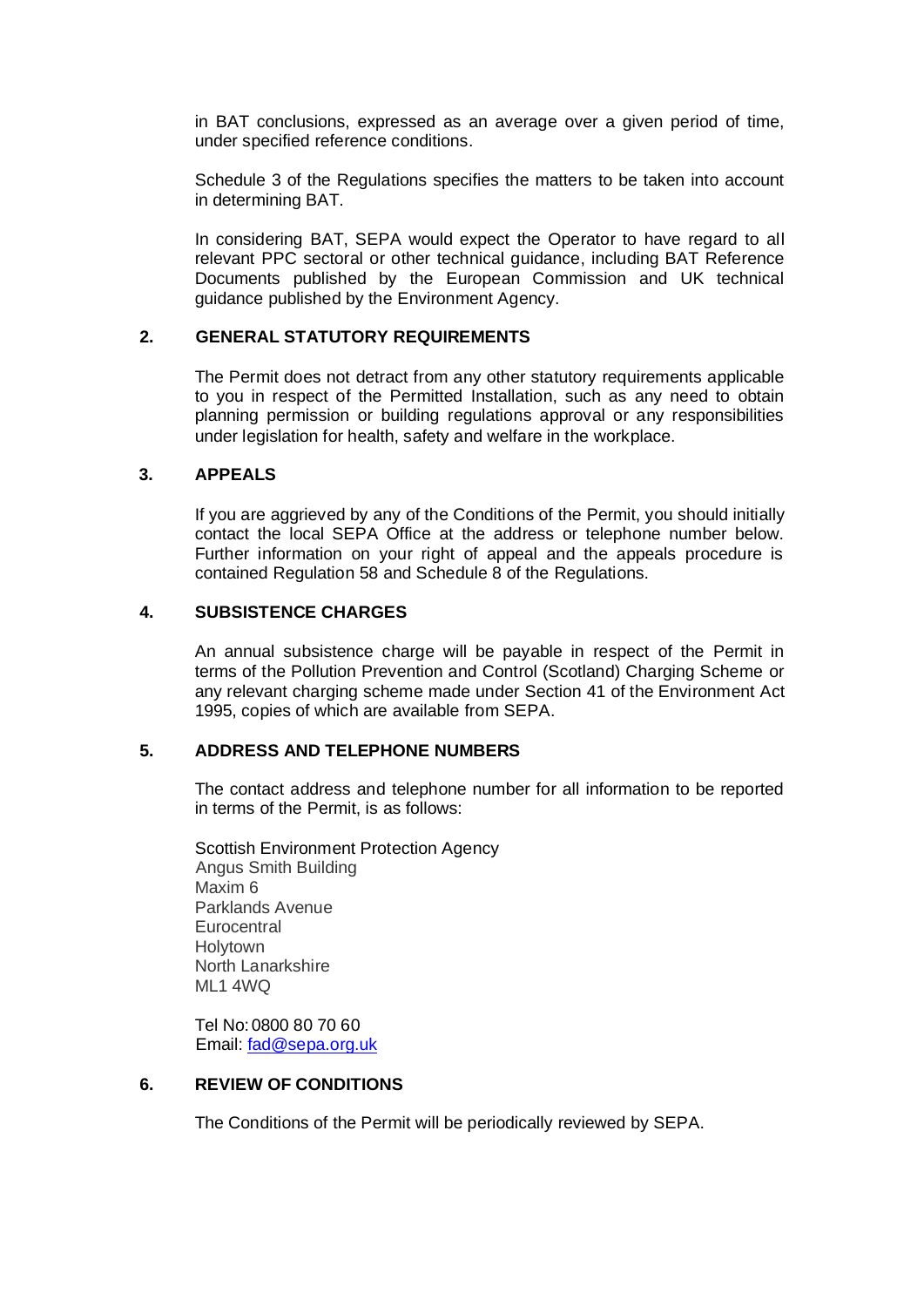## **7. PROPOSED CHANGE IN OPERATION OF INSTALLATION**

It is a requirement of Regulation 45 of the Regulations that if you propose to make a change in the operation of the installation, you must notify SEPA at least 14 days before making the change. The requirement under Regulation 45 does not apply if you have already made an application to SEPA for the variation of the Conditions of the Permit containing a description of the proposed change.

N.B. the requirements of Regulation 45 are in addition to any obligations you may have under the Permit itself to only operate the Permitted Installation in the manner set out in the Permit and to notify SEPA of proposed changes to the Permitted Installation.

Regulation 46 and Schedule 7 of the Regulations provide details on applications for variation of the Permit in respect of proposed changes and substantial changes in operation.

"Change in operation" and "substantial change in operation" are defined in Regulation 2 of the Regulations.

## **8. ENFORCEMENT & OFFENCES**

If SEPA is of the opinion that you have contravened or are contravening or are likely to contravene a Condition of the Permit, or an incident or accident significantly affecting the environment has occurred as a result of the operation of the Installation it may serve an Enforcement Notice. Further details on Enforcement Notices are provided in Regulation 55 of the Regulations.

If SEPA is of the opinion that the operation of an installation poses an immediate danger to human health, threatens to create an immediate significant adverse effect upon the environment or involves a risk of serious pollution it must, in certain circumstances, serve a Suspension Notice on you. Further details on Suspension Notices are provided in Regulation 56 of the Regulations.

It is an offence to operate an installation covered by the Regulations without a Permit or in breach of the Conditions of the Permit. It is an offence to fail to comply with the requirements of an Enforcement or Suspension Notice. It is an offence to intentionally make a false entry in any record required to be kept under a Condition of a Permit. Further details on offences and on penalties liable to be imposed upon conviction of an offence are provided in Regulation 67 of the Regulations.

Directors, managers and other individuals within a company may be held personally liable for offences under the Regulations.

All personnel who are responsible for fulfilling any Condition of the Permit should be made aware of these facts.